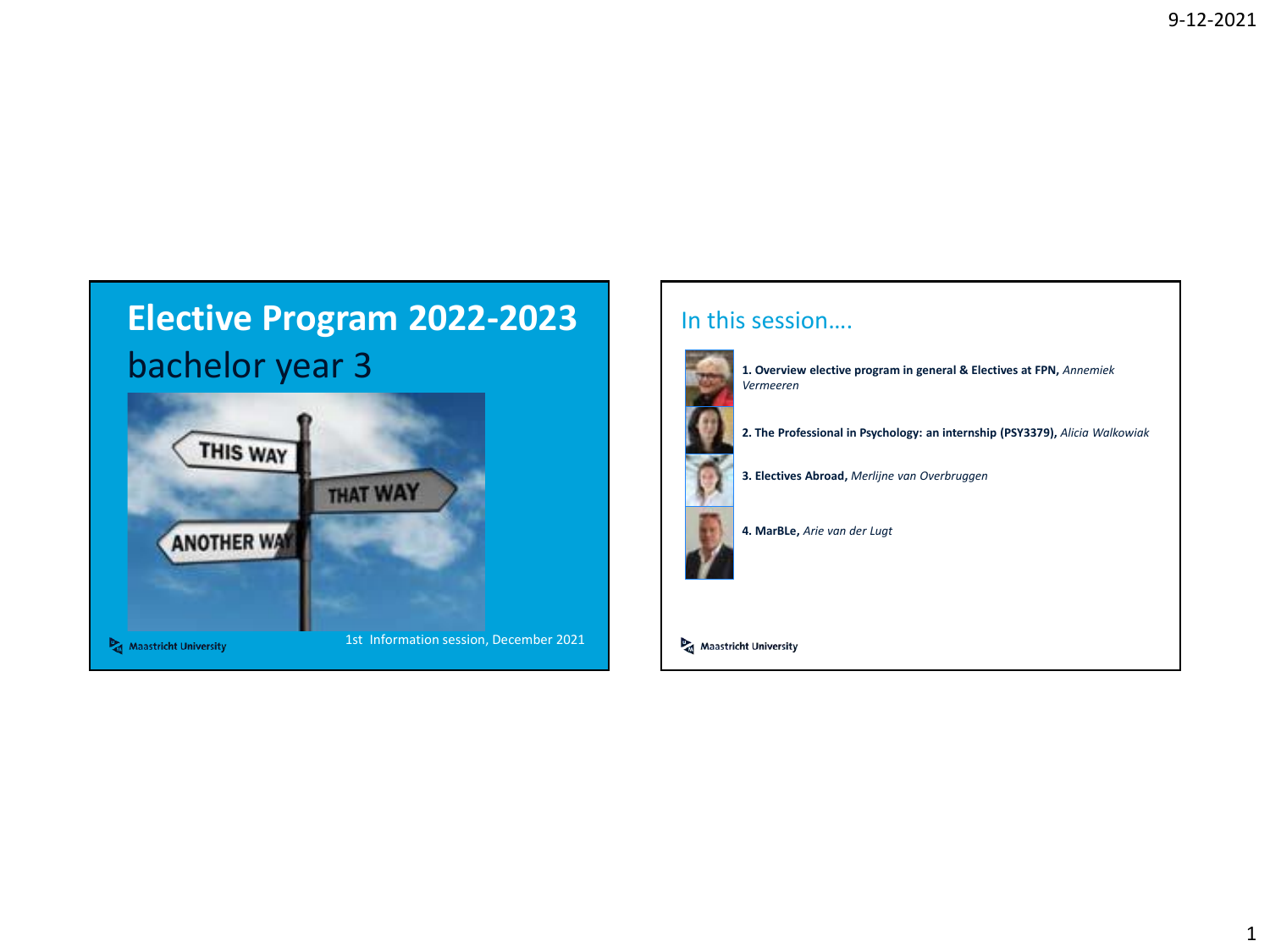#### **Elective program in general**

#### **What?**

- 24 ECTS in total (e.g. four FPN electives of 6 ECTS)

#### **When?**

- Periods 1, 2 and 3 (bachelor year 3)

#### **Where?**

- FPN<br>- othe
- other UM faculties\*
- Other universities in The Netherlands\*<br>- Flectives Abroad\*
- Electives Abroad\*
- Setting outside the university (PSY3379)
- \* *Approval Board of Examiners needed (Criteria: relevance, overlap)*

Maastricht University

See FPN Elective Guide, section 1

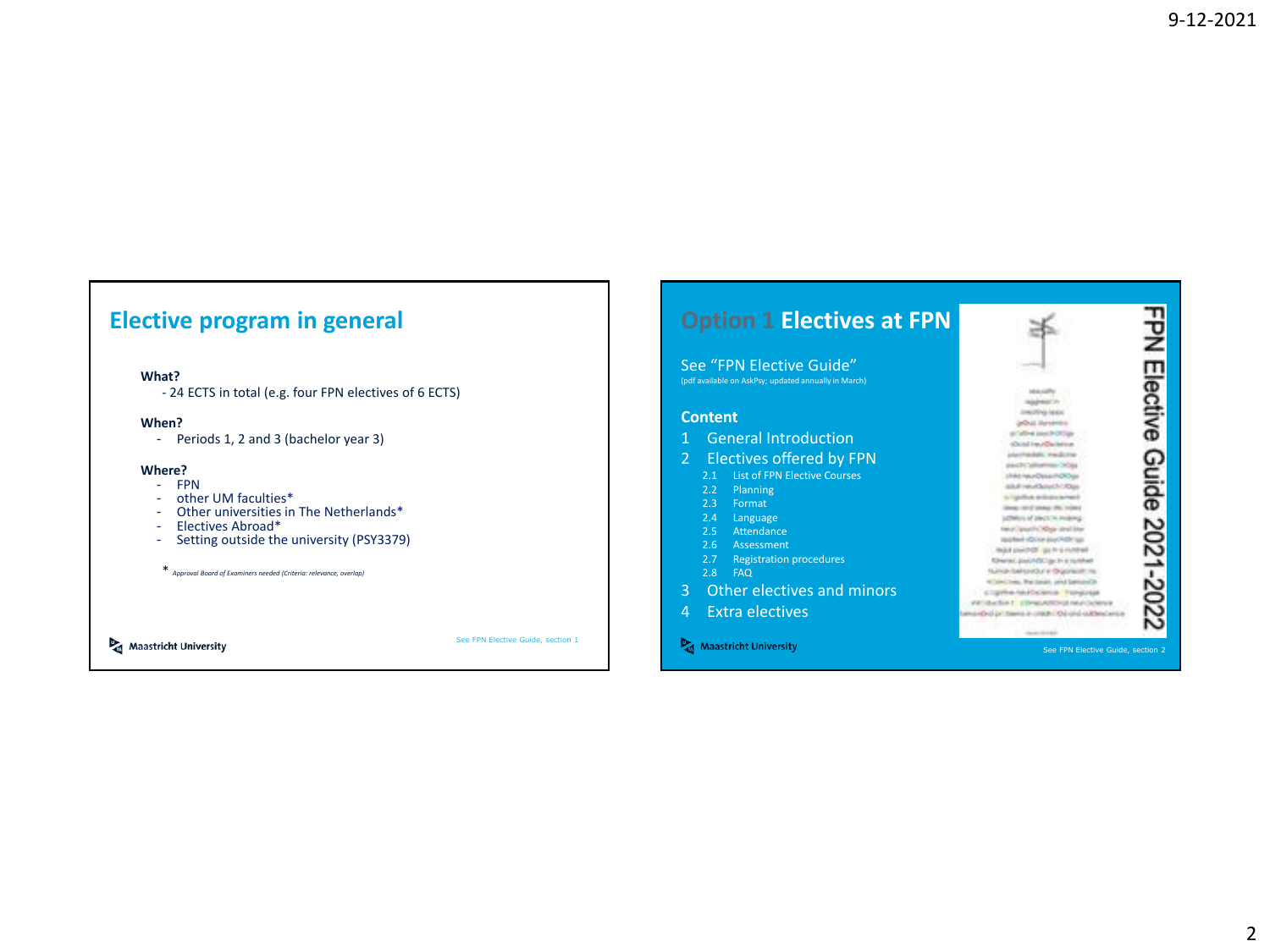| FPN Electives - Expected in 2022-2023  |                |              | <b>Concileators Hassets</b>  |                                                                    |          |
|----------------------------------------|----------------|--------------|------------------------------|--------------------------------------------------------------------|----------|
| Course Tele<br>Perhief 1               | <b>Sada</b>    | $_{\rm sc}$  |                              | <b>DISCLAIMER</b><br>This list still has to be confirmed (e.g. one | Plann    |
|                                        |                |              |                              | or two electives may be replaced by                                |          |
|                                        |                |              |                              |                                                                    |          |
| Solido Computational Neuroscience      | PECIMA         |              | <b>M. Sanadan (CM)</b>       | similar but other electives, or shift to a                         |          |
| similating Matterster.                 | <b>JSF3372</b> |              | Kaufalten (OS)               | different period).                                                 | Period 1 |
| and Legal PostAntique in a Middlefield | <b>MIW</b>     |              | G. Bogaer J.A. Sagaria 5,770 | Final list available in                                            |          |
| rechinings and Line                    | PSP331%        | $\mathbf{r}$ | MUMULK FOR                   | February-March 2022                                                |          |
|                                        | POTTAN         |              | Liablested ICPS              |                                                                    |          |
|                                        | PROFILE        |              | A/Vermousses (NHA)           |                                                                    |          |

| Forensic and Logic Purchasings in a Nichthell       | NFW-           | ٠                     | G. Rogannit A. Sagaria (CPM)         |
|-----------------------------------------------------|----------------|-----------------------|--------------------------------------|
| <b>Bourgeachoogy and Line</b>                       | PSF1315        | ×                     | MUMULION:                            |
| <b>Aggression</b>                                   | POTIAN         | I a                   | <b>Linkleyied ICPN</b>               |
| Psychophermacology                                  | PRODU          | п                     | A.Vittimoense (NFSJ9)                |
| Child Amatophys huitage                             | PUCKERS        | т                     | E.Baulers.(NP&PP)                    |
| Grove: Dynamics                                     | PSF15NH        | ×                     | <b>Milesonn (WM)</b>                 |
| Applied Social Psychology                           | POFFIAN        | s                     | L.Terimas (WM)                       |
| Paychological Uttanrable Priniert Gestald J and JT  | PUESSNS        | <b>t</b> <sub>3</sub> | 6. Massac A. Seinbirth, A. Funnyiko. |
| Period 3                                            |                |                       |                                      |
| Conclusioning Charteries Printed Land 21            | FUEL IN        |                       |                                      |
| Capithe Infancened                                  | PRODUCT        | ÷                     | LDatchin [OM]                        |
| Enginesia Neurosilatesi of Language                 | P583373        | n.                    | 8. lanung 1:30                       |
| Sensative .                                         | <b>POFEMAT</b> | ×                     | <b>M.Dealtie (CPI)</b>               |
| Adult Neturoptwittelogy                             | PS/3369        |                       | Caldwell LM Januar (NH2PF)           |
| Honivores, the firein & Belluston.                  | POSITI         | ٠                     | P. A. Huthandson, 1985 & PP!         |
| Fox hedele Medicine                                 | <b>PSF1982</b> |                       | <b>CANSING PIPERS</b>                |
| Social Neuroscience                                 | <b>POILES</b>  |                       | LONG (WAF)                           |
| Human Scheinur III Organisationi.                   | PSF LSAH       |                       | 1. Dibdra (WSP)                      |
| Political Foculations                               | PERTHIT        |                       | <b>P. Bridt (WMV)</b>                |
| Period 3                                            |                |                       |                                      |
| Behavioural Pontiferry In Childhood and Adolescence | PUCING.        | i is                  | Listener (CN)                        |
| Feeling Psychology                                  | <b>POFTIMS</b> | 16                    | M.Asquadd F.PO.                      |
| <b>Uregi and Meny Disorders</b> .                   | PUCINS         | ×                     | Libraried (NFR/PF)                   |
| International Psychology and Clinata Change         | NOV.           | $\mathbf{r}$          | <b>K.Fasteler, 24141</b>             |

<https://www.maastrichtuniversity.nl/education/bachelor> and select *Psychology > Courses & Curriculum > Electives*

Choose 4 electives (of 6 ECTS)

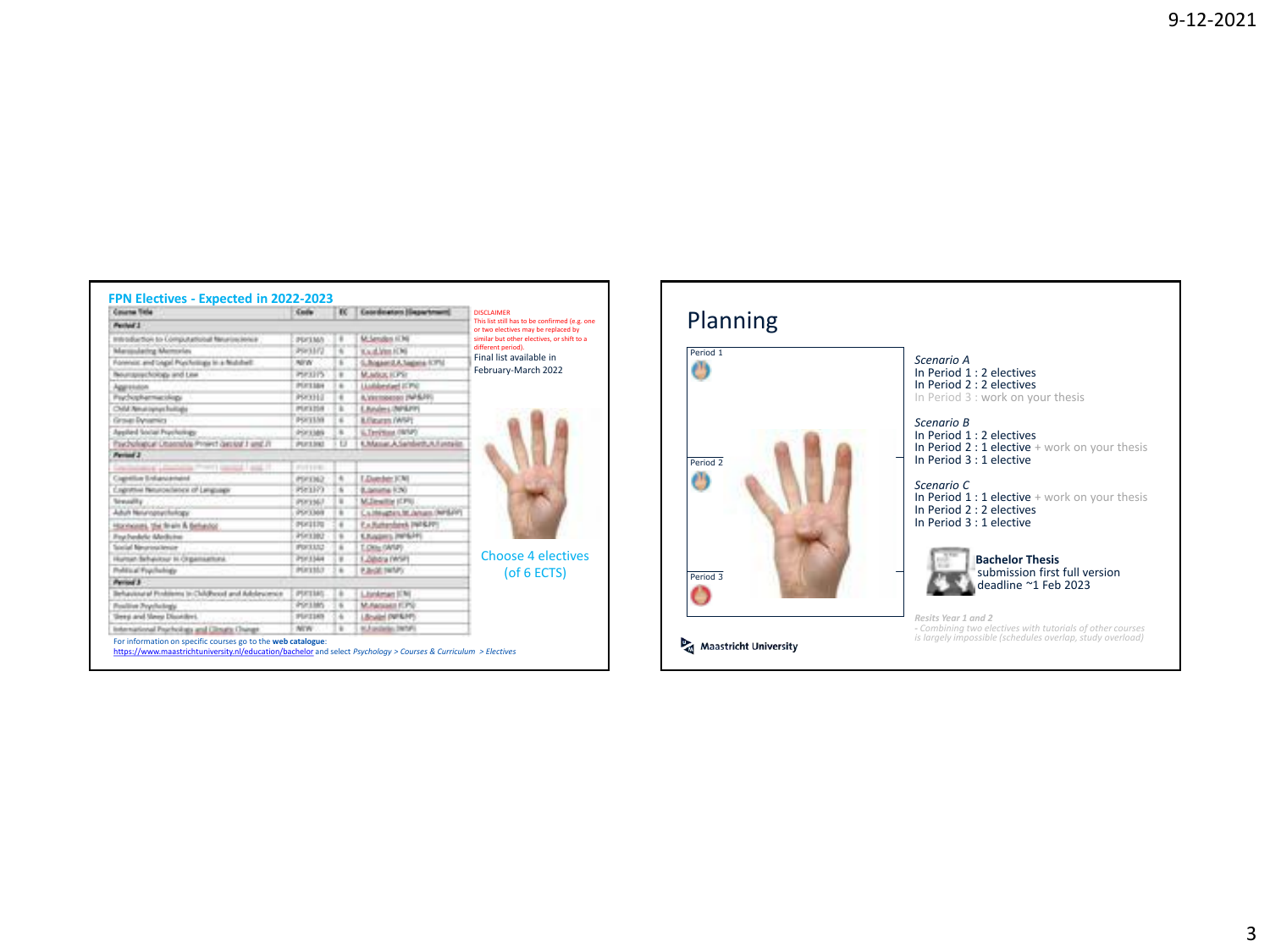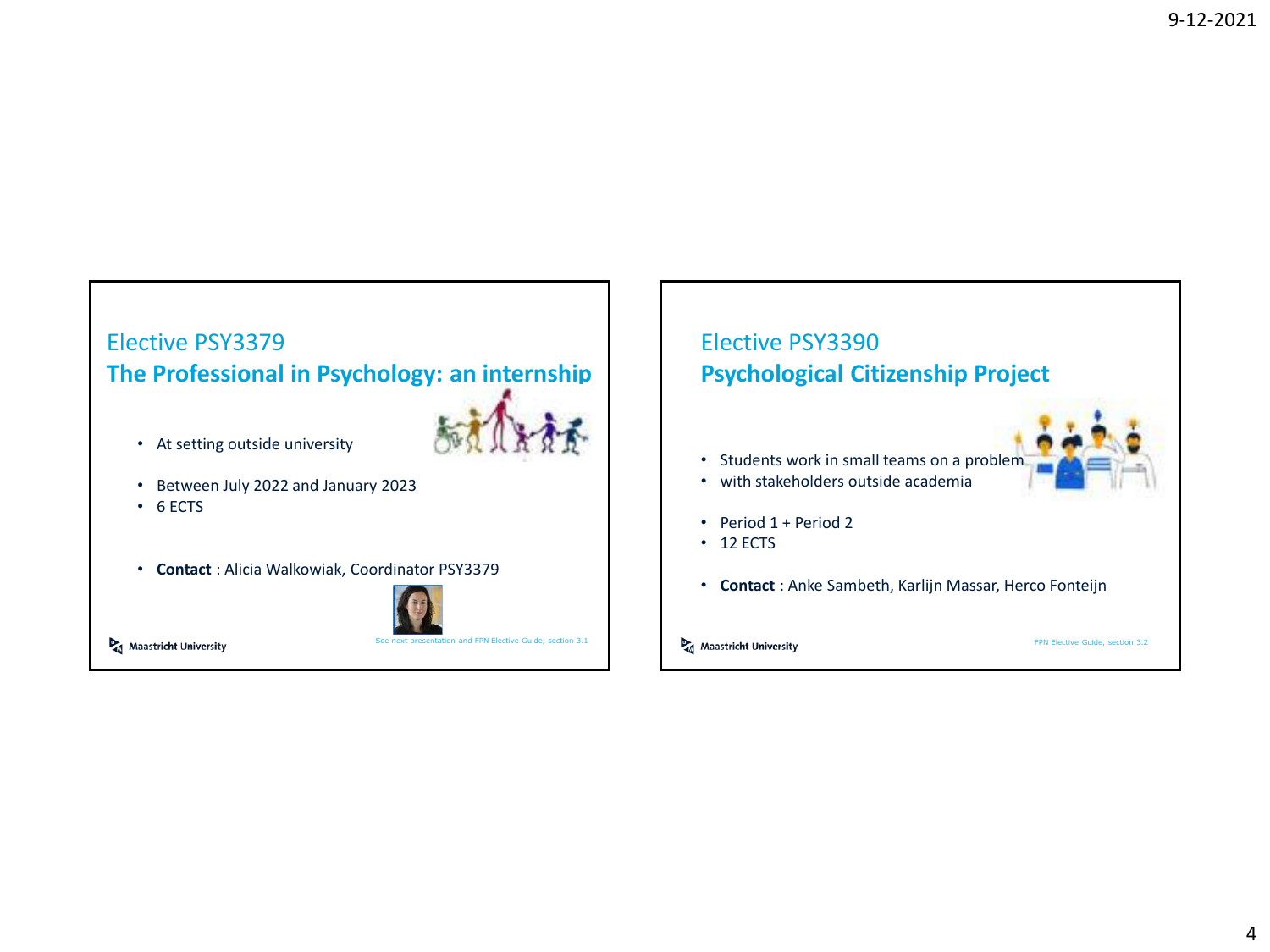

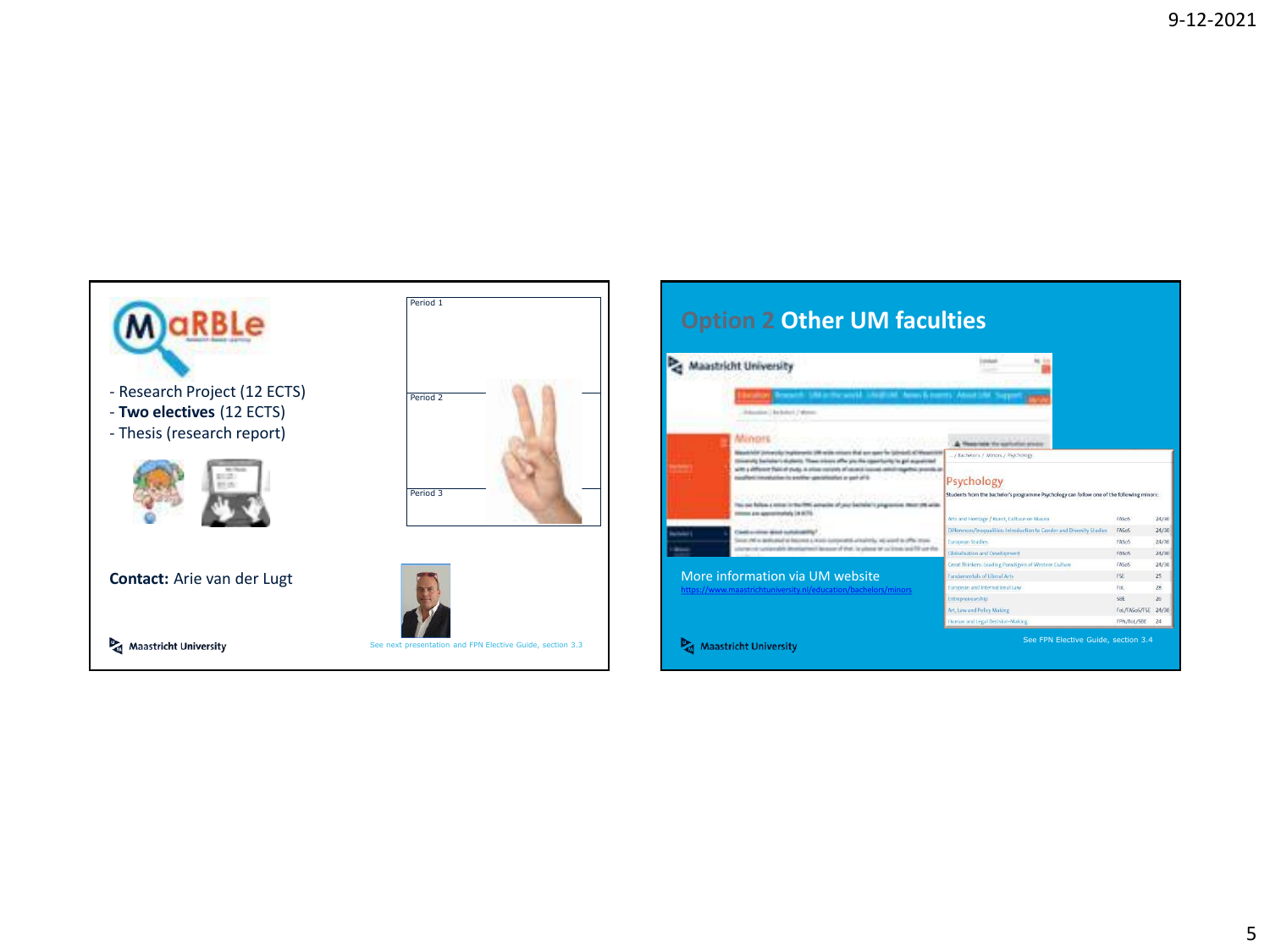

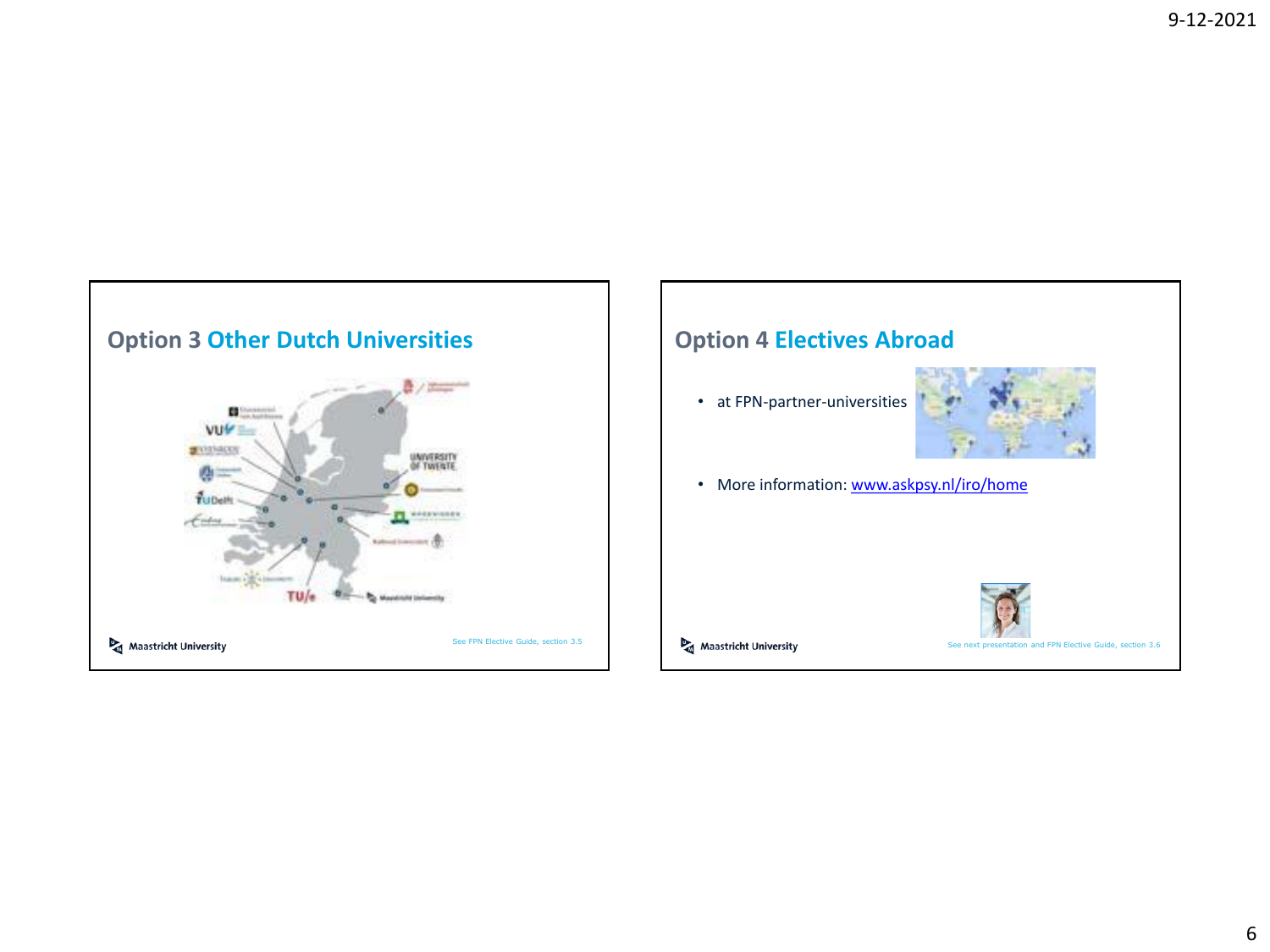#### **What to do?**

- 1. Start thinking about what you would like to do
- 2. Inform yourself
	- e.g. FPN Elective Guide 2021-2022 via<https://www.askpsy.nl/electives-bachelor-2021-2022> - UM Course Descriptions 2021-2022 Via web catalogue (update for 2022-2023 in May 2022)

FPN Elective Guide 2021-2022

氺

3. Apply (1 June – 1 July, 2022)



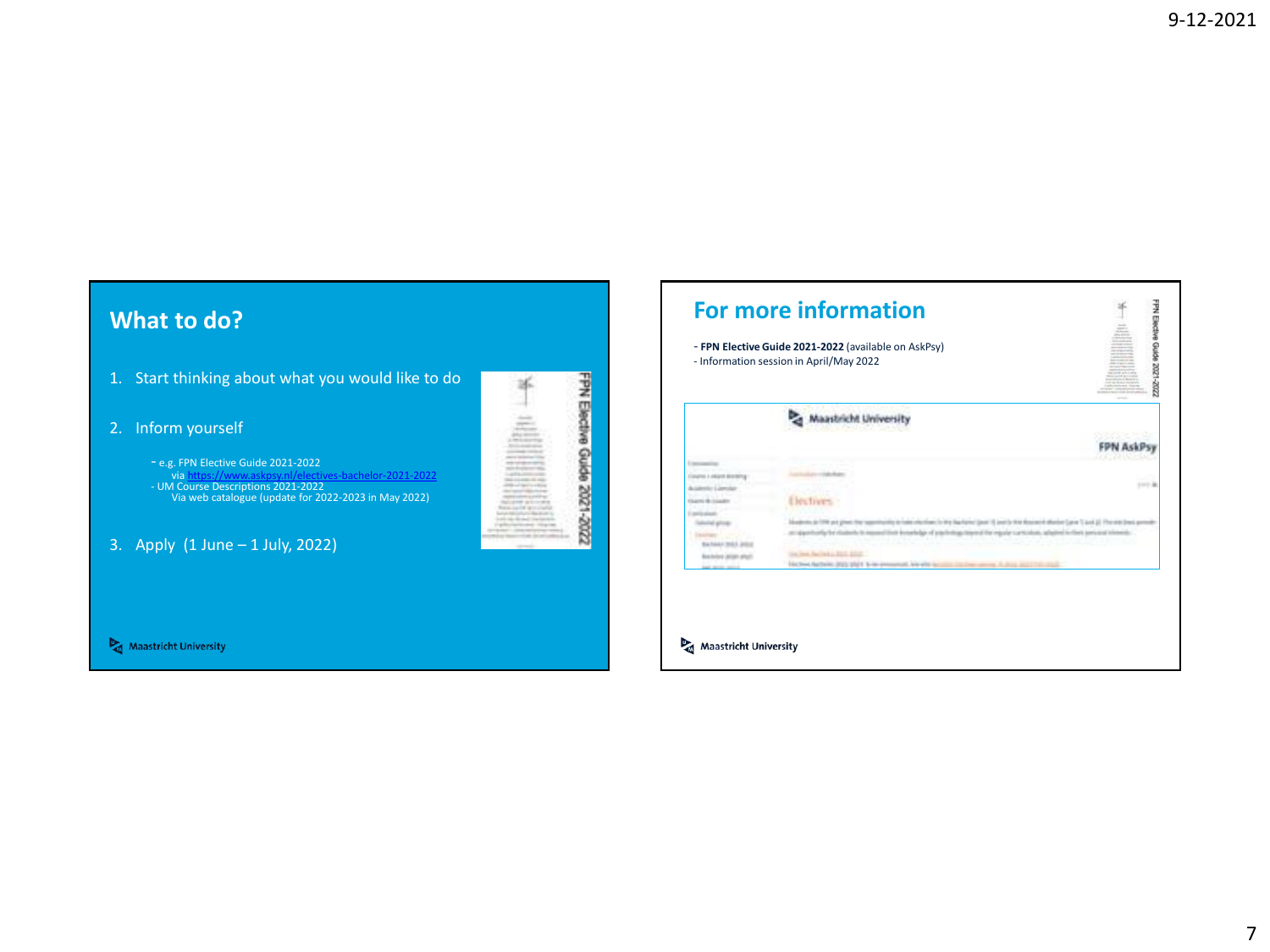# **Electives abroad in Year 3 (Fall 2022)**

Faculty of Psychology and Neuroscience



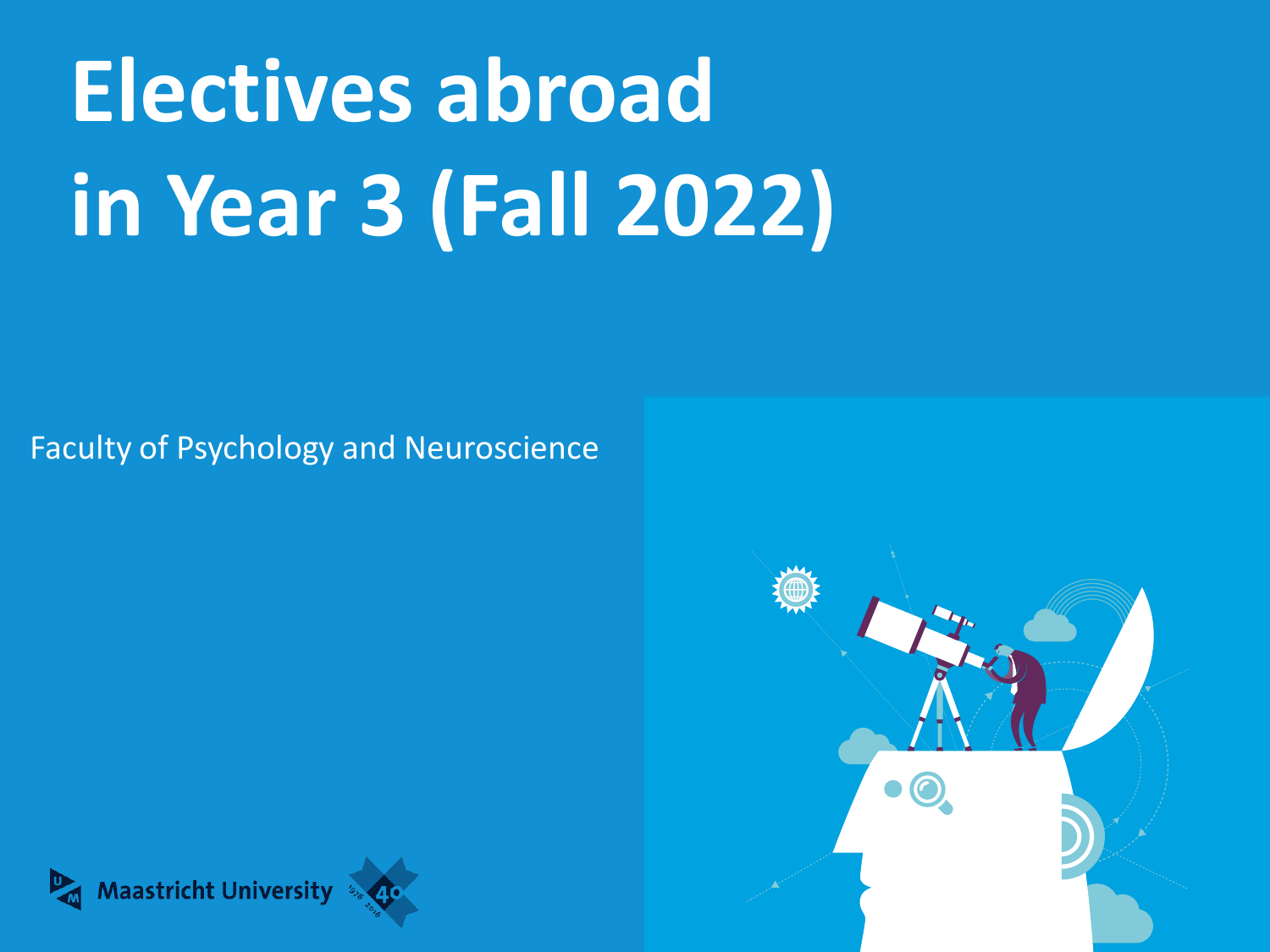### **1. Meet the International Relations Office (IRO)!**

- **Ms. Merlijne van Overbruggen**  Co-ordinator International Relations Office
- **Ms. Ellen Blaauw** International Relations Officer
- **Ms. Debbie Bloot \*** International Relations Officer
	- \* replaced by Ms. Zulema Menendez during pregnancy leave (until mid-March 2022 )

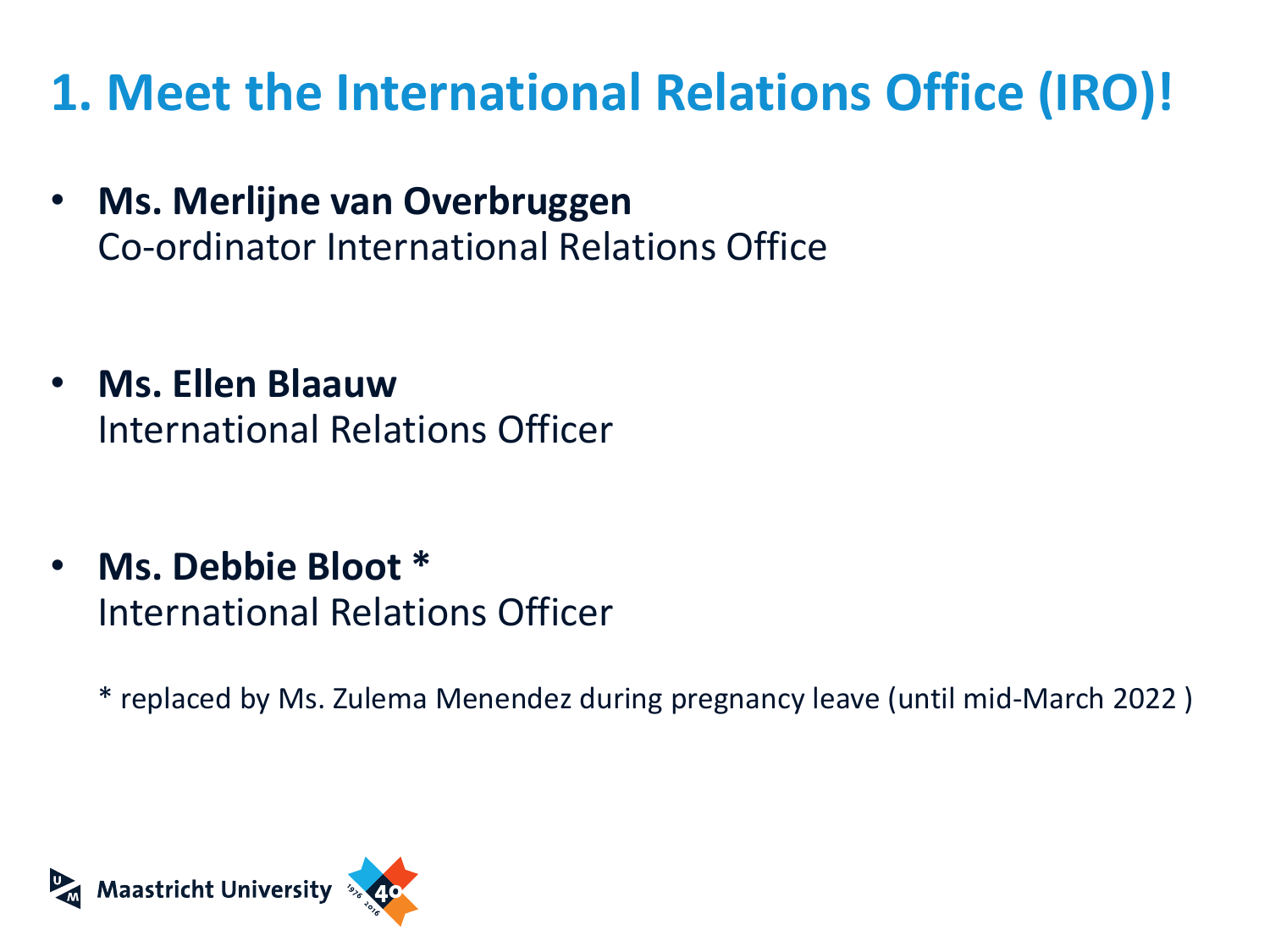# **2. Why study abroad?**

#### **Global Awareness and personal development**

- Fun and exciting experience!
- Get to know a different country, culture, people, language
- Improve your skills in cross-cultural communication, global literacy, critical thinking, flexibility and adaptability to new situations;
- Be exposed to different ways of thinking and living, giving you a fresh perspective on your own thinking and way of life, etc.

#### **Academic and career opportunities**

- Take courses UM does not offer, and discover how your chosen field of study is regarded in another country;
- Increase your employability and job prospects

*Not sure if studying abroad is the right choice? Talk to us / exchange students!*

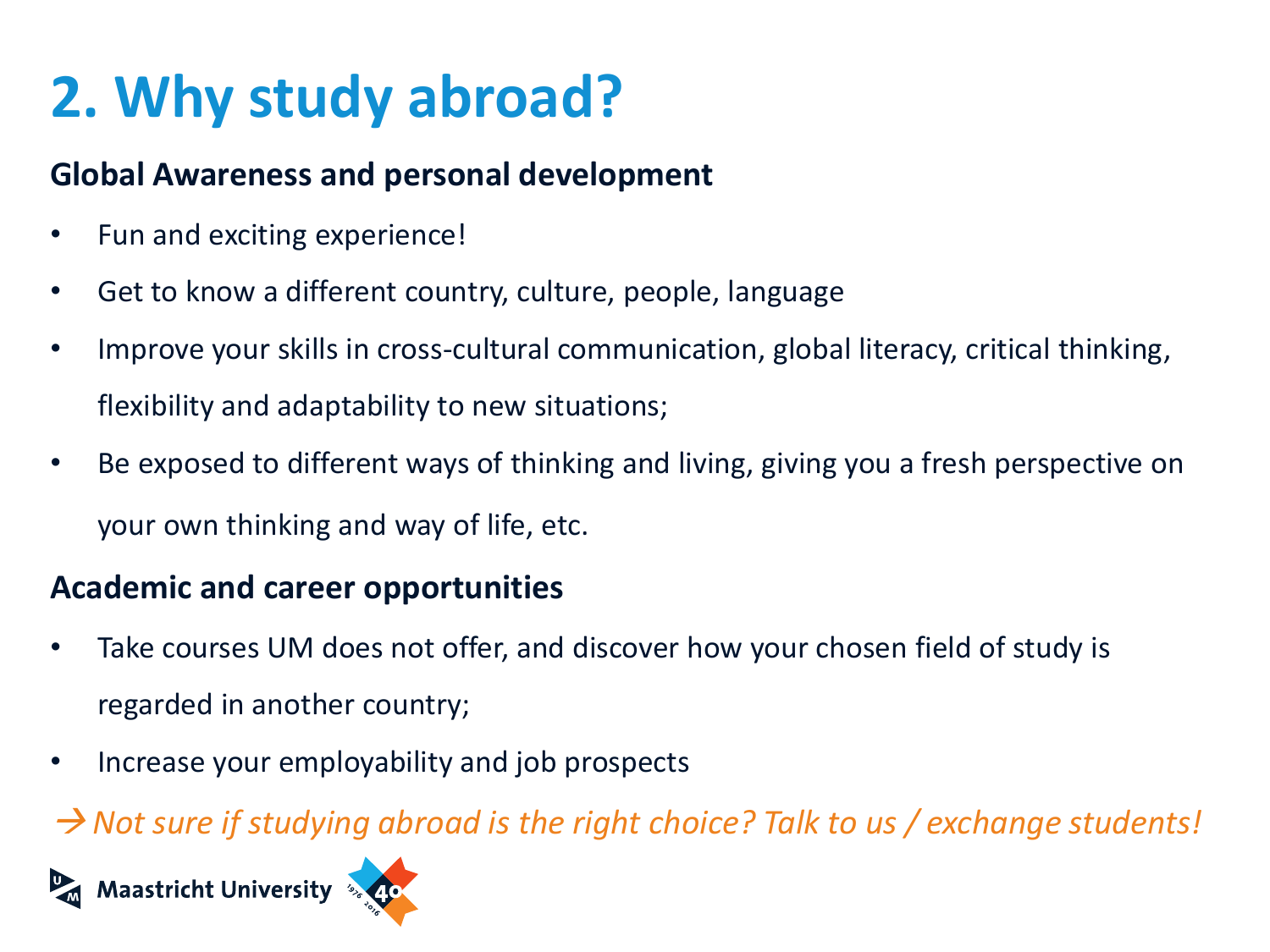# **3. UM COVID-19 policy on exchanges abroad**

The UM Executive Board has decided to continue mobilities abroad in spring 2022, provided that the following conditions are met:

- Exchanges within the [EU,](https://europa.eu/european-union/about-eu/countries_en) [Erasmus+ Programme](https://ec.europa.eu/programmes/erasmus-plus/about/who-can-take-part_en) Countries and Andorra, Monaco, San Marino, Switzerland, the Vatican City State and UK, are allowed to destinations with a color code green, yellow or orange [travel advice](https://www.nederlandwereldwijd.nl/reizen/reisadviezen).
- Exchanges outside of Europe are allowed, provided that the destination is included in the (regularly updated) **[EU Safe List](https://ec.europa.eu/info/live-work-travel-eu/coronavirus-response/travel-during-coronavirus-pandemic_en)** (at the time of departure);
- Students are only allowed to travel to a code *orange* destination if the exchange is offered fully or substantially in-person;
- An exchange in a code *orange* region that takes place fully online is not allowed (an online exchange from Maastricht/home country is allowed);
- Exchanges in regions with a color code *red* are never allowed.

You will be informed through the UM/FPN information channels once a decision has been made on the UM policy for exchanges abroad in Fall 2022. See the [UM COVID-19 website](https://www.maastrichtuniversity.nl/students-0) for the impact of COVID-19 on studying abroad.**D** Maastricht University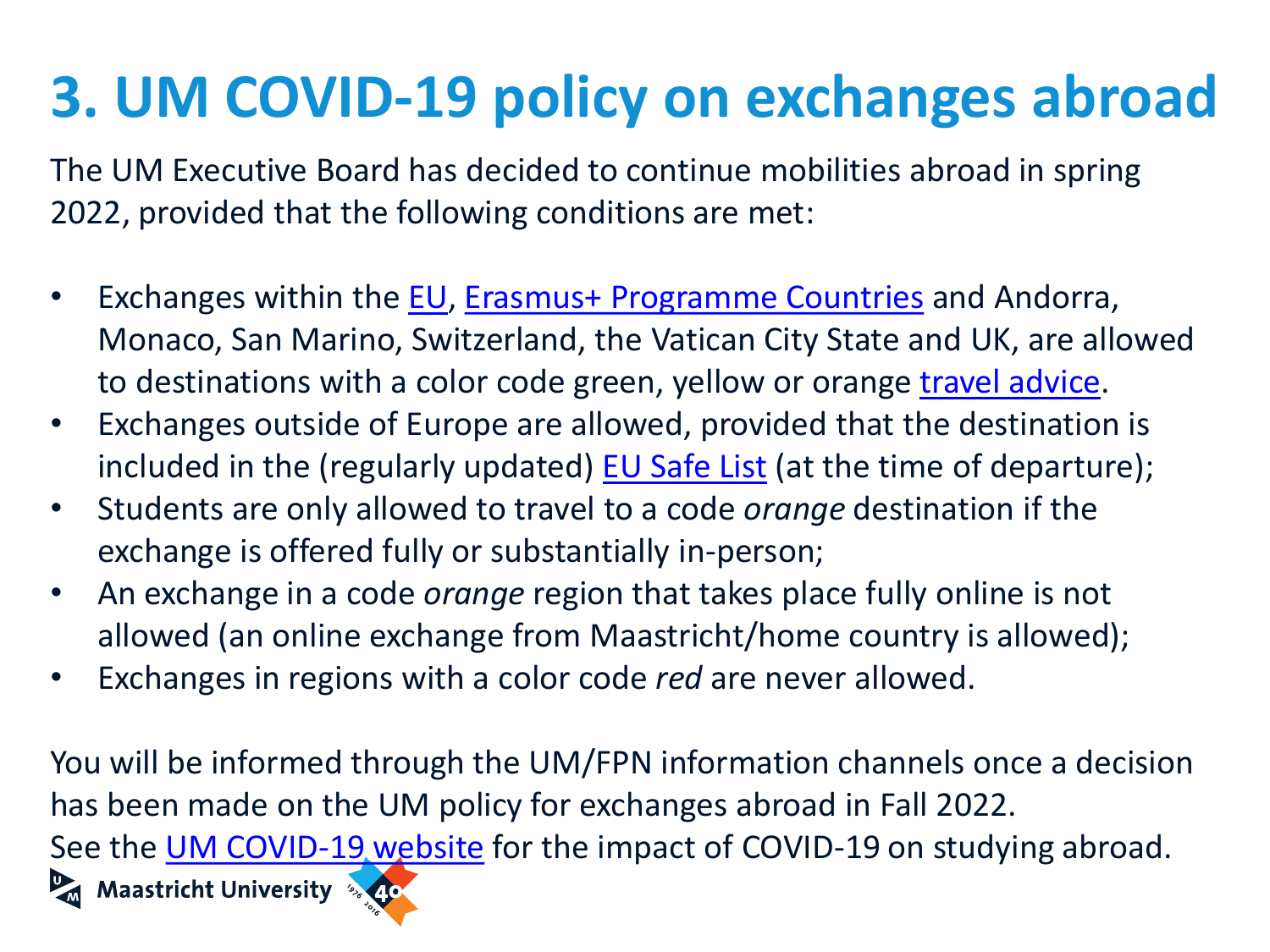## **4. Impact COVID-19 on electives abroad**

- Despite an allocation, your exchange may be have to cancelled after all. E.g. in case your host university suspends the (physical) fall 2022 exchange, due to travel restrictions, or if the travel advice for your destination changes to red, or no longer appears on the EU safe list. It is important to keep yourself informed of the travel advice and to stay in close contact with us;
- If your exchange is cancelled, you can choose an alternative (still available) exchange spot, do an online exchange (if offered by host university), electives at FPN, or UM minor;
- Be aware that possible financial, academic and health consequences of an exchange abroad are entirely at your own risk;
- You are responsible for making the necessary arrangements (e.g. taking out adequate health, travel and liability insurance), and for keeping yourself informed on the safety situation and travel advice;
- Any costs incurred due to the COVID-19 pandemic, such as (late) cancellation of a flight, (forced) repatriation, or illness, are borne entirely by the students (unless covered by their travel and/or health insurance, or unless covered by Erasmus+ Force Majeure: see FAQ's on [UM COVID-19 website](https://www.maastrichtuniversity.nl/students-0)).



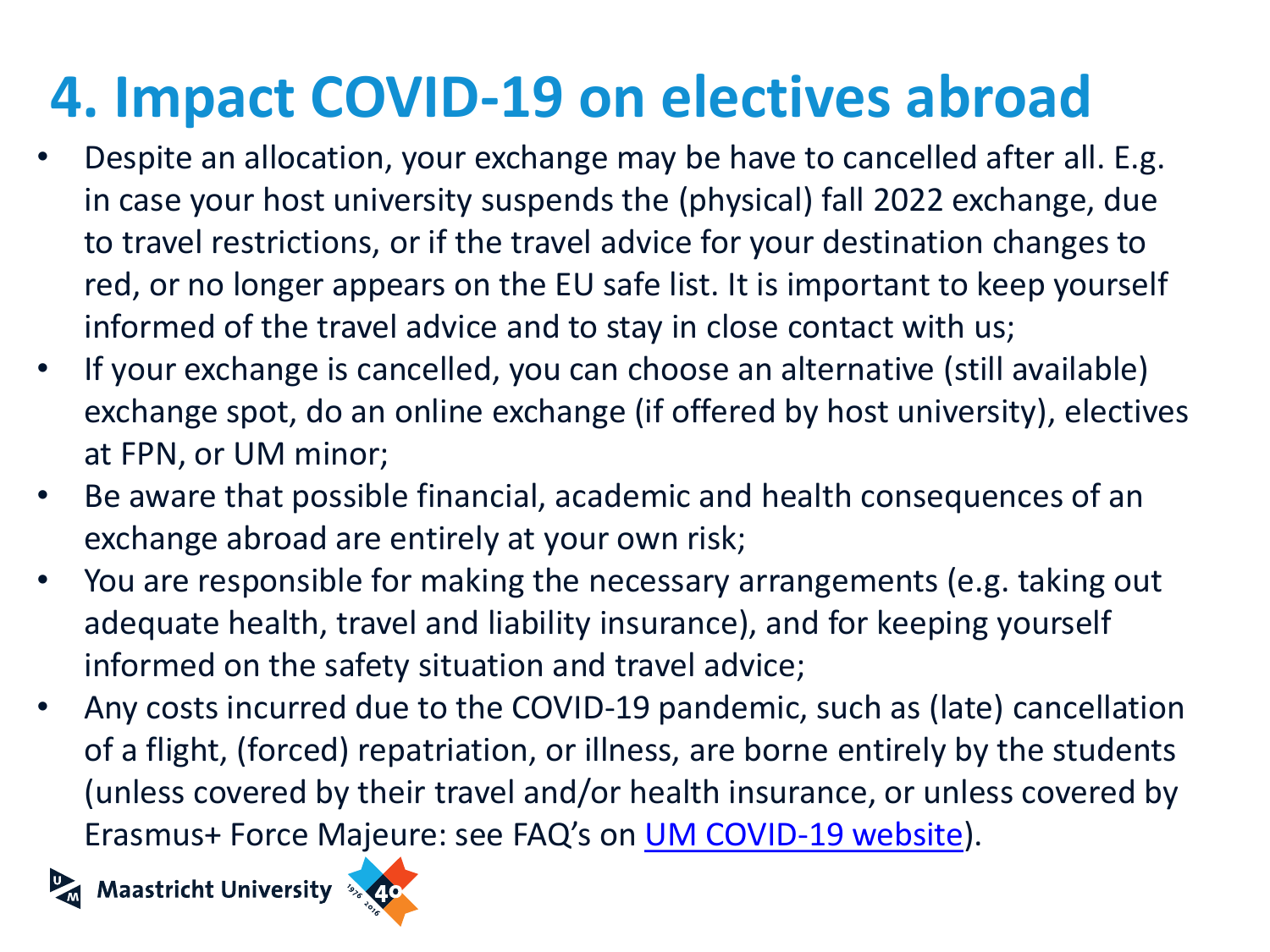# **5. Who can participate in the selection?**

#### **Selection criteria:**

- Second-year Bachelor students (you started in 2020-2021)
- All first-year courses obtained at the time of the registration deadline at the very latest\*

\* Less than 60 ECTS in Year 1? You can apply for an available spot after the selection, once Year 1 is completed

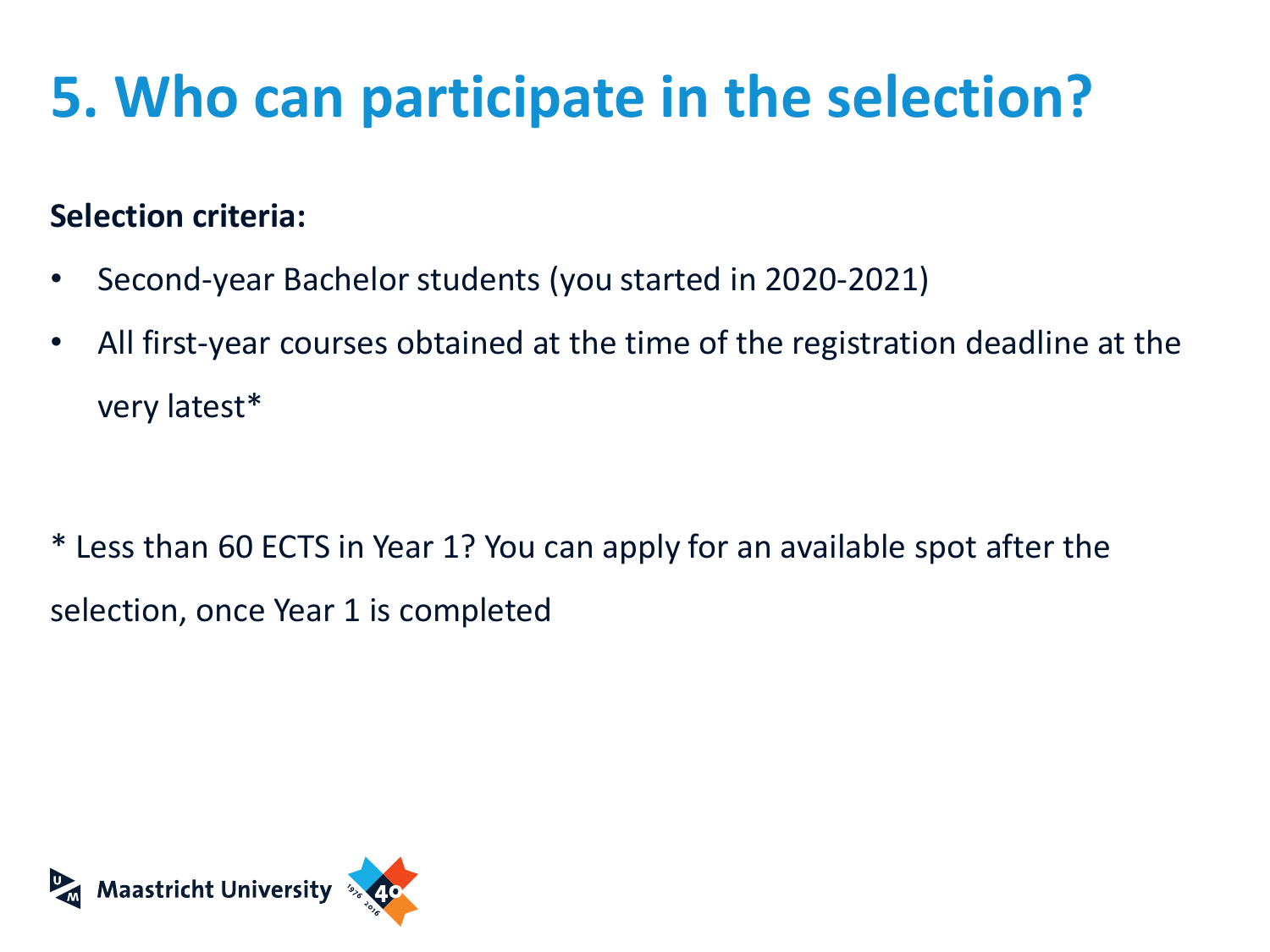## **6. Registration: how and when?**

- **Online registration form** available [on https://www.askpsy.nl/iro/electives](http://www.askpsy.nl/iro/electives-fall-2021)fall-2022 as of Thursday 16 December 2021.
- **Registration deadline:** Thursday 6 January 2022, 12:00 hrs. noon.

*Still in doubt? Do register! You can still withdraw before submitting your university preferences.*

• **Confirmation of registration**

Thursday 6 January 2022: confirmation per e-mail

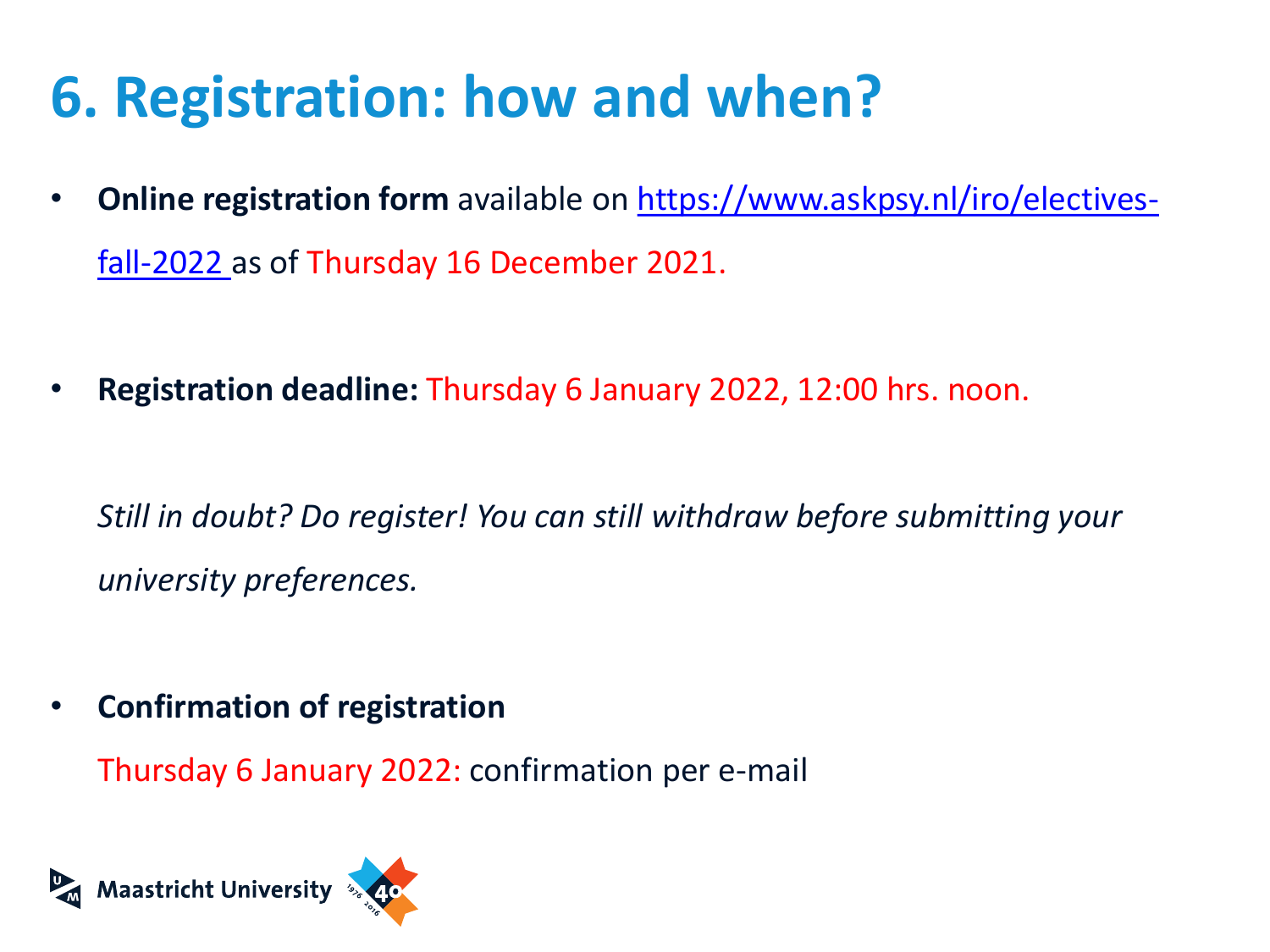# **7. Application: university preferences**

#### • **Application period:**

Monday 17 January 2022, 12.00 hrs. noon: application opens Wednesday 2 February 2022, 12.00 hrs. noon: application closes

• **Online application form** for submitting 6 (or less) universities of your preference available on [www.askpsy.nl/iro/electives-fall-2022](https://www.askpsy.nl/iro/electives-fall-2022)

#### **Important!**

- Minimum GPA 7,0 for several universities outside Europe!
- Minimum recommended level of language proficiency: B2. Some universities require a proof at time of application
- Not possible to do your exchange in country of origin (where you were born and raised)

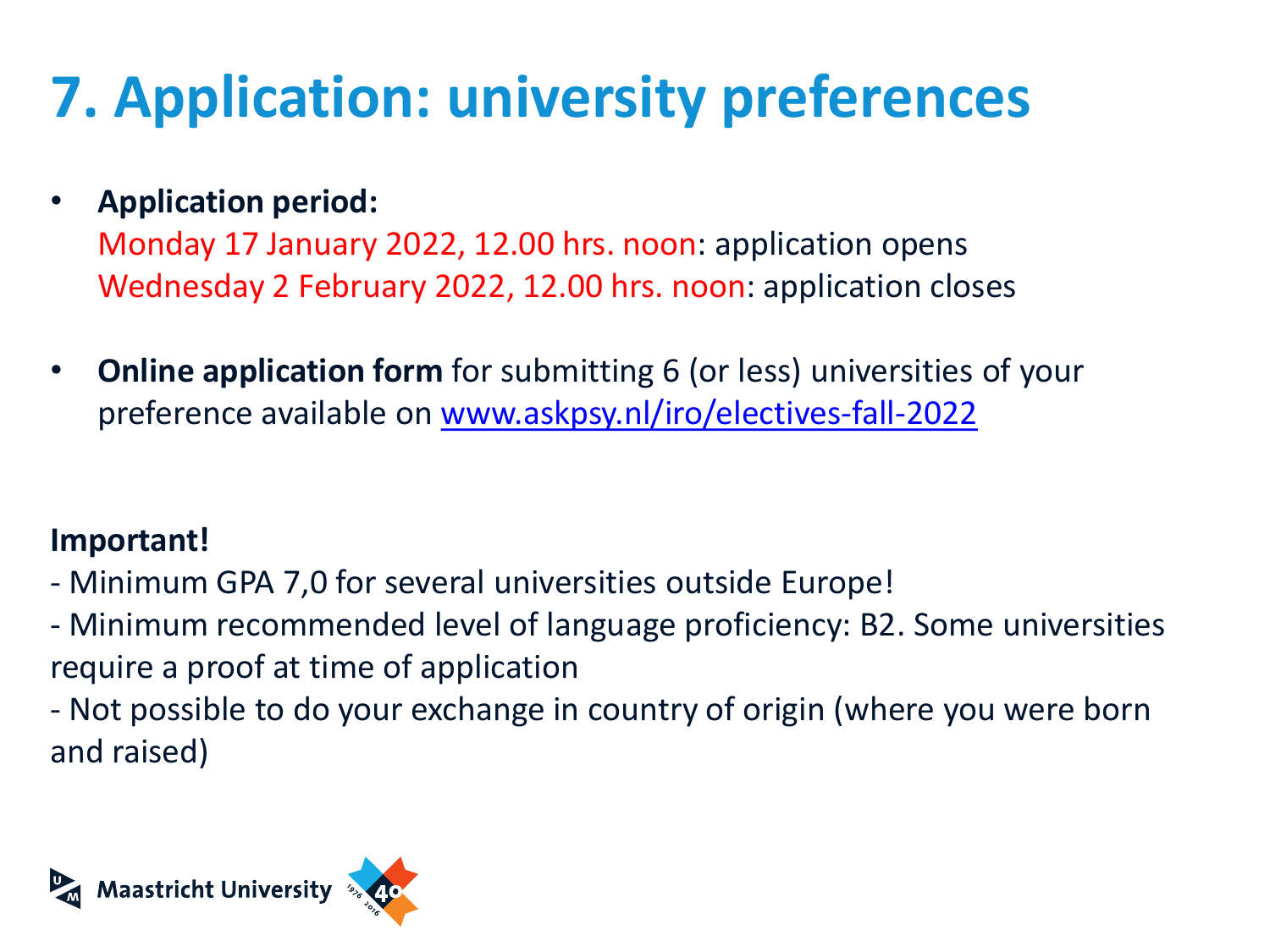## **8. Available universities**

- **See partner information pages [www.askpsy.nl/iro/fpn-partner-universities](http://www.askpsy.nl/iro/fpn-partner-universities)** Check host university website, read the experience reports and contact (former) exchange students, contact the IRO (not the partner university!)
- **List of available universities/places for Fall 2022** (provisional) list of available places for Fall 2022 is published on [www.askpsy.nl/iro/electives-fall-2022 o](https://www.askpsy.nl/iro/electives-fall-2022)n Thursday 16 December. Less/no places may be available at universities due to imbalance, or COVID-19.
- **New exchange destinations!**

Tec de Monterrey (Mexico), IE University Segovia (Madrid), OsloMET (Oslo)

#### *Note:*

*- you can only take electives abroad at an FPN partner university (selection through FPN IRO), not as a freemover*

*- elective abroad period is limited to one semester, in Fall 2022*

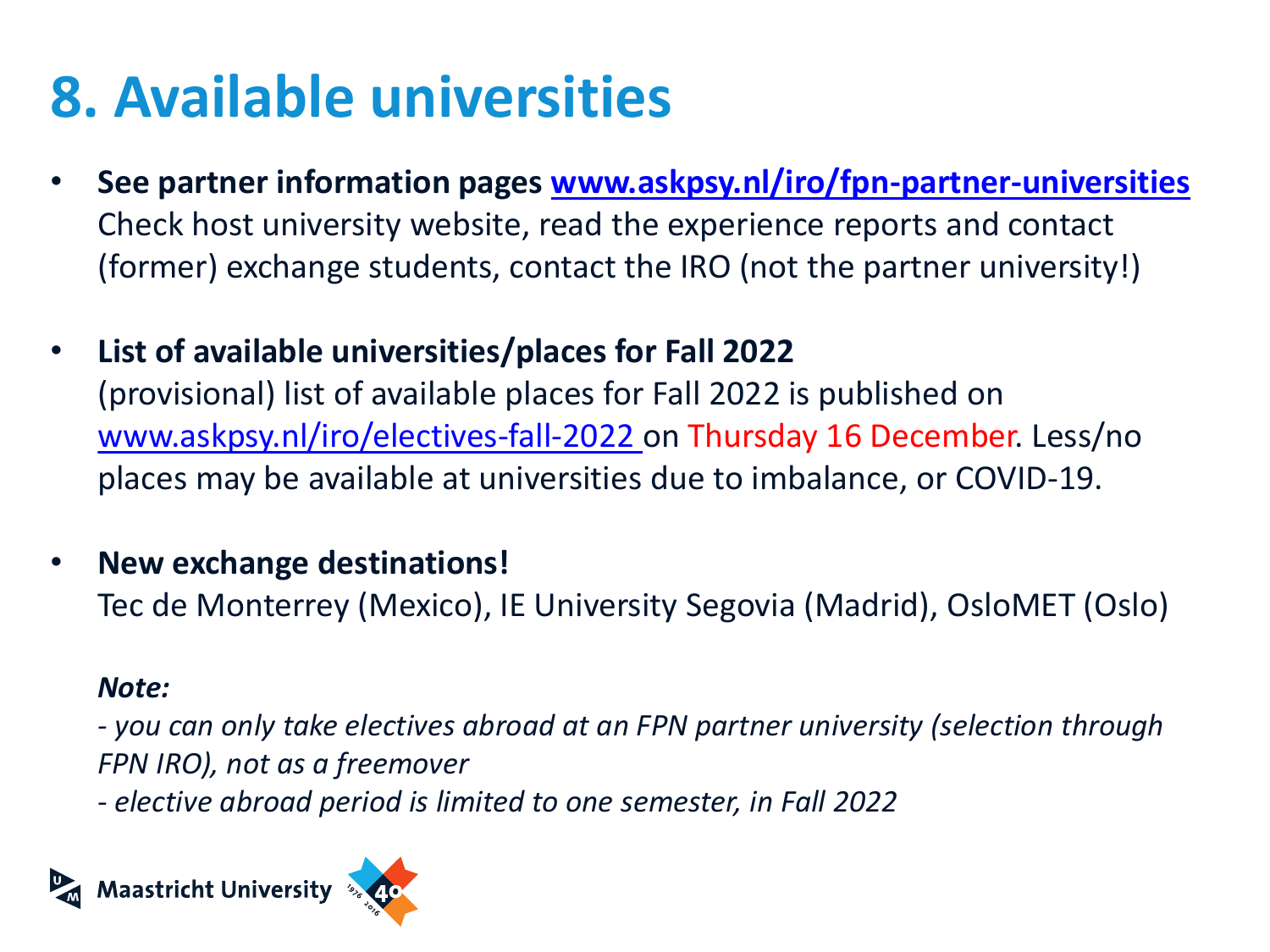### **9. How to choose the right university?**

### • **Things to consider:**

Academics (courses), culture, language (requirement), finances, academic calendar (differs per university), small/big university/city, future plans, etc.

• **Find out about the experiences of former students!**

Read their essays, contact former/current exchange students.

See [www.askpsy.nl/iro/fpn-partner-universities](http://www.askpsy.nl/iro/fpn-partner-universities) 

• **Discuss your options with the IRO** 

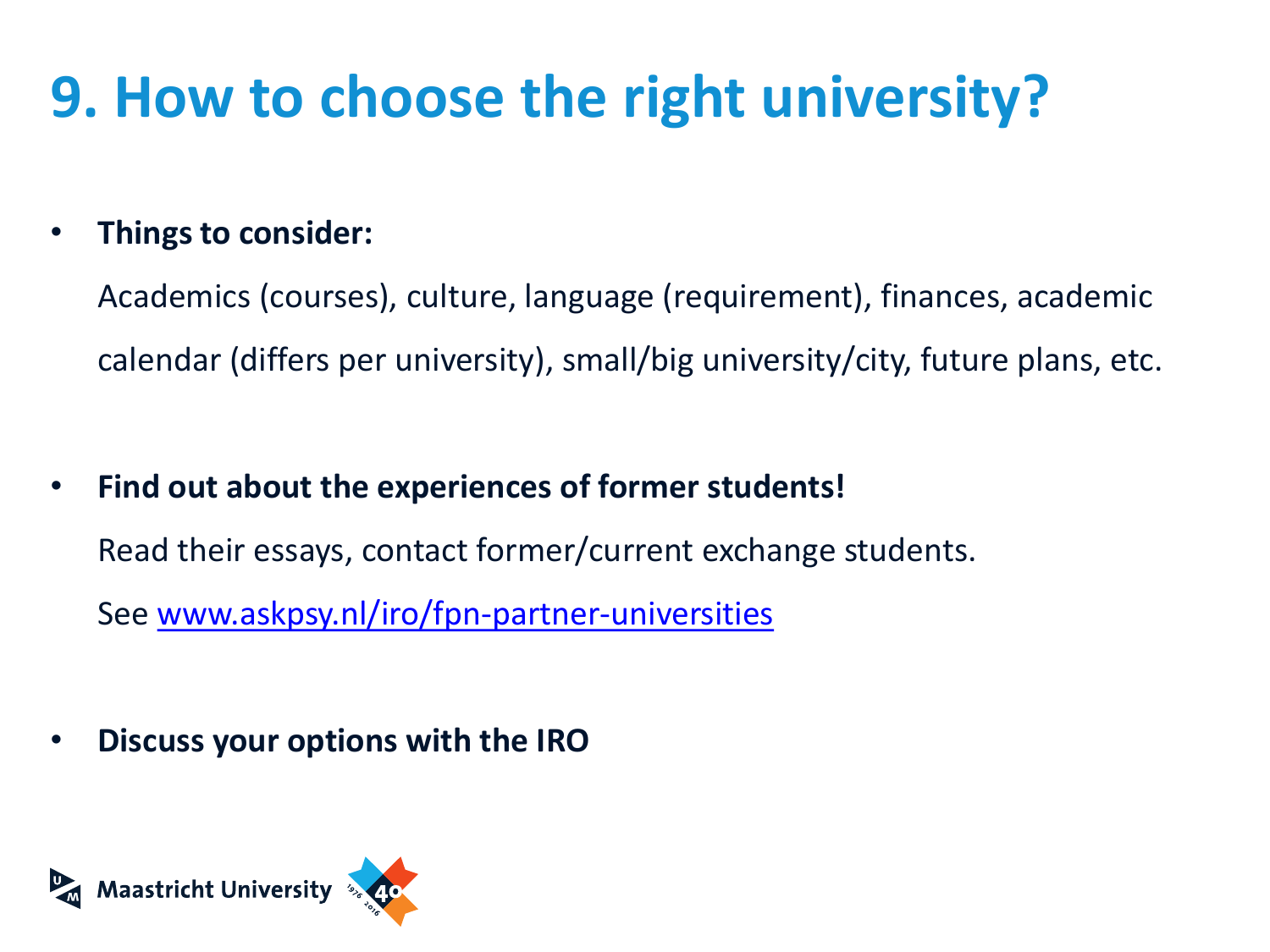# **10. Allocation of study abroad spots (I)**

• **Allocation based on ranking position** Allocation of places is done according to your ranking position.

**Horizontal allocation** of study abroad places.

• **Allocation:** sent by email on Tuesday 8 February 2022

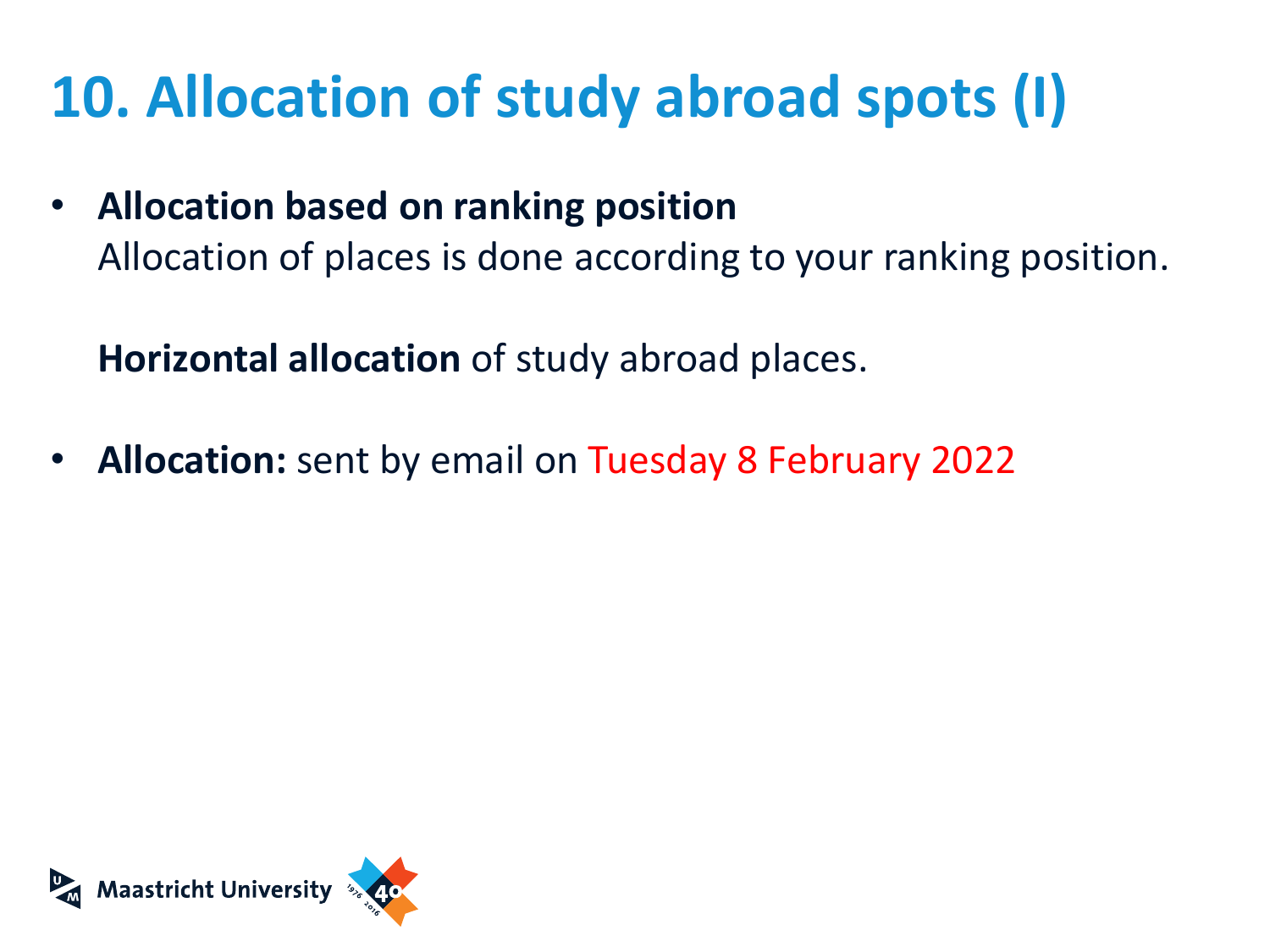# **11. Allocation of study abroad spots (II)**

### • **Allocation = confirmed**

An allocated spot is 'confirmed'. Switching is not possible. So make a careful decision about your university preferences. **Note:** Students who failed a course in period 2/3 of Year 2 are selected provided that they pass the resit(s). If they fail the resit and cannot (or don't want to) compensate, the allocation is cancelled.

#### • **No allocation?**

Students who didn't get an allocation through the regular selection can apply for a still available spot after completion of the selection.

• Students who couldn't participate in the regular selection, can apply for a remaining spot after completion of the selection on a first-come, first-served basis (once they have completed year 1). Still available places will be published on AskPsy.

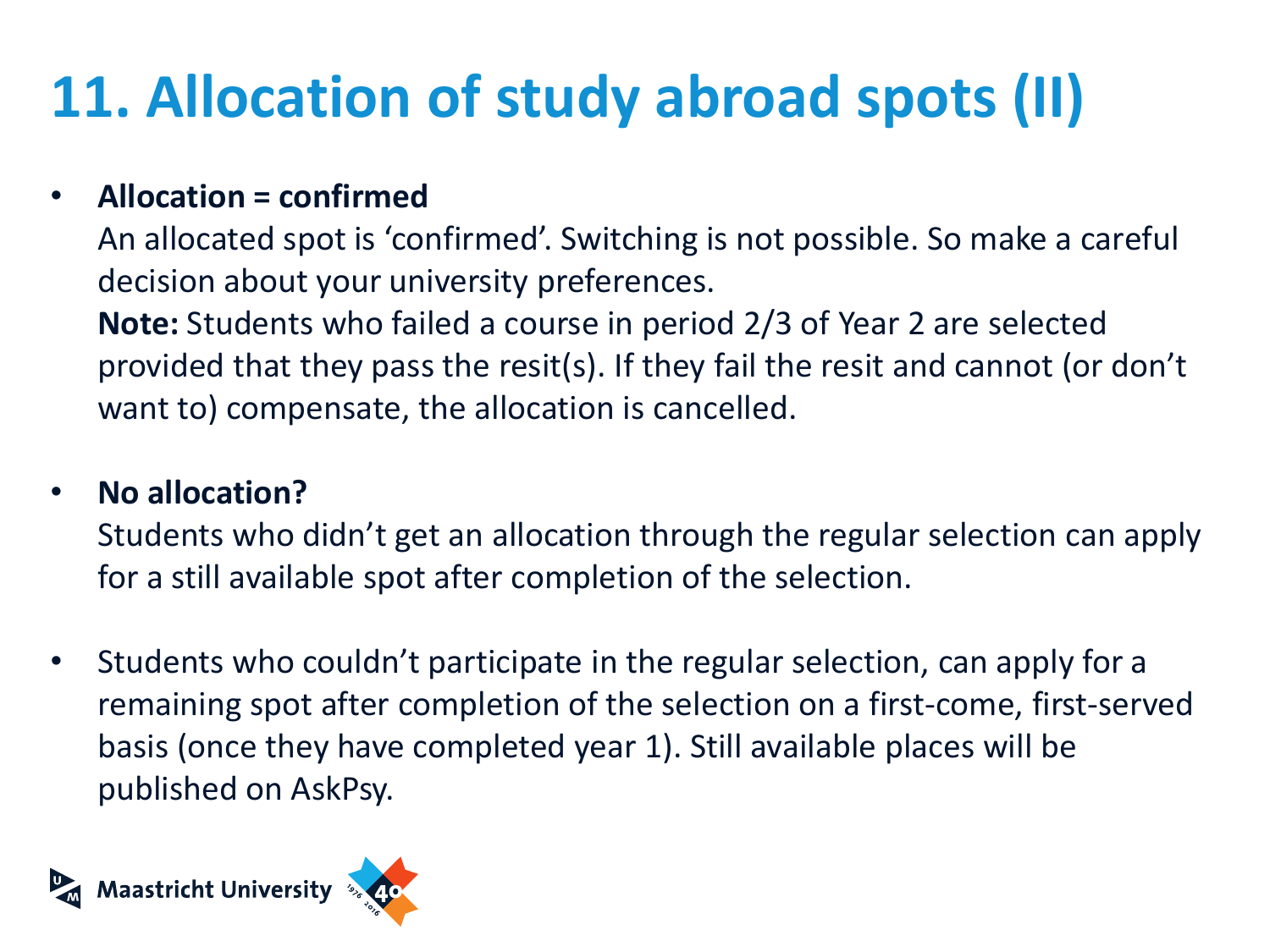## **12. Application at host university**

#### • **After selection**

- Nomination by FPN/IRO
- Application at host university
- [application procedures and deadlines differ per university!]
- Pre-departure session (compulsory) in March/April 2022 (incl. Intercultural Awareness assignment)

### • **Information from host university**

Host university will send information about application and course registration procedure, housing, etc. per e-mail (through IRO and/or you)

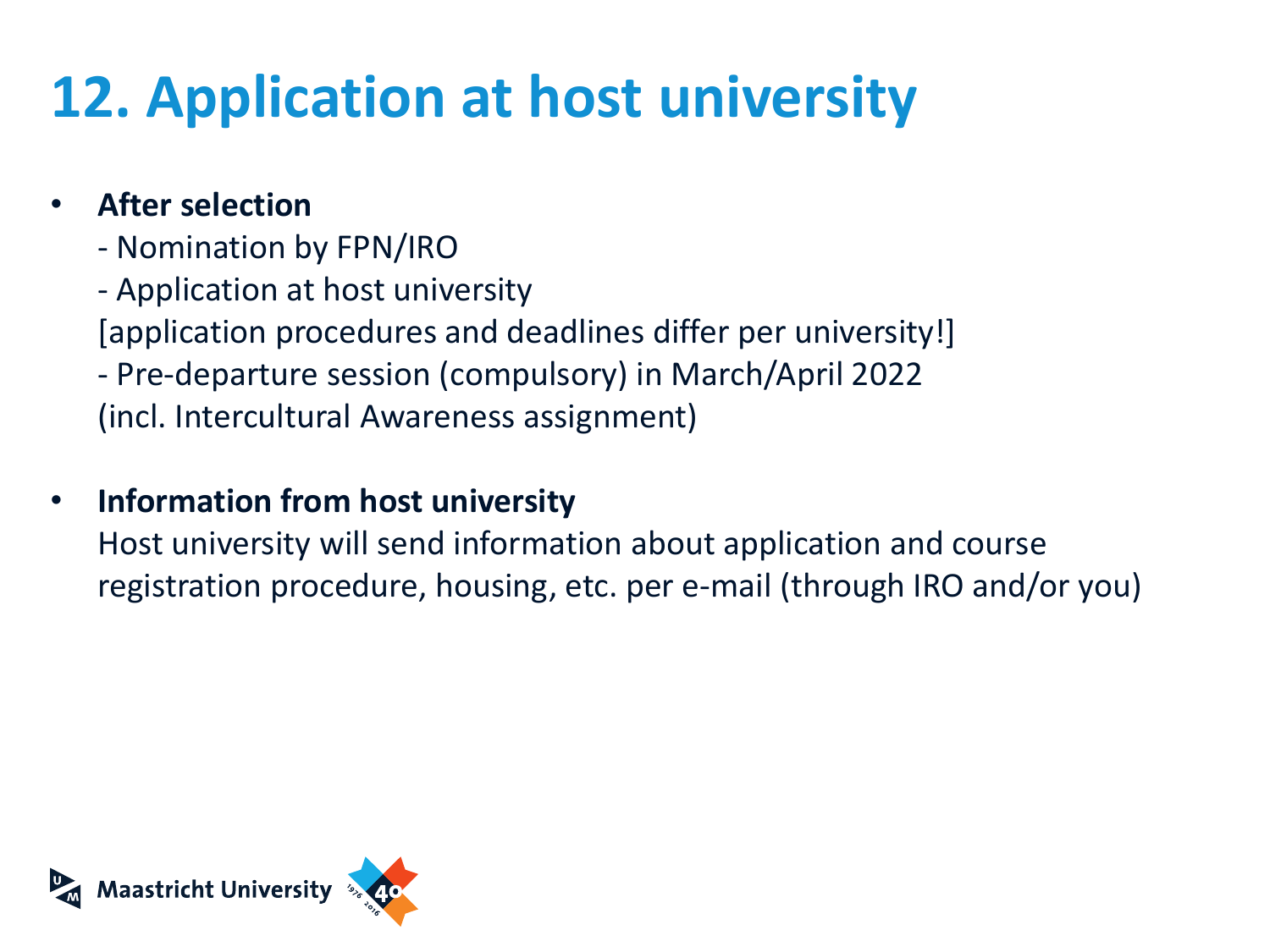## **13. Approval for elective period abroad**

• **Requirements for electives abroad:**

- Year 1 and Year 2 (P1, 2, 3) and research participation (SONA) completed 6 weeks prior to start of exchange.

 $\rightarrow$  See Education and Exam regulations (EER) Bachelor 2020-2021 and [www.askpsy.nl/electives-abroad](http://www.askpsy.nl/electives-abroad)

- **Course approval by FPN Board of Examiners:**
	- Online application on [www.askpsy.nl/electives](http://www.askpsy.nl/electives);
	- Your university allocation is only final after receiving official approval!
- **Failed one or more second-year courses (period 4, 5, 6)?** This is allowed. You can participate in the re-sit(s) after return

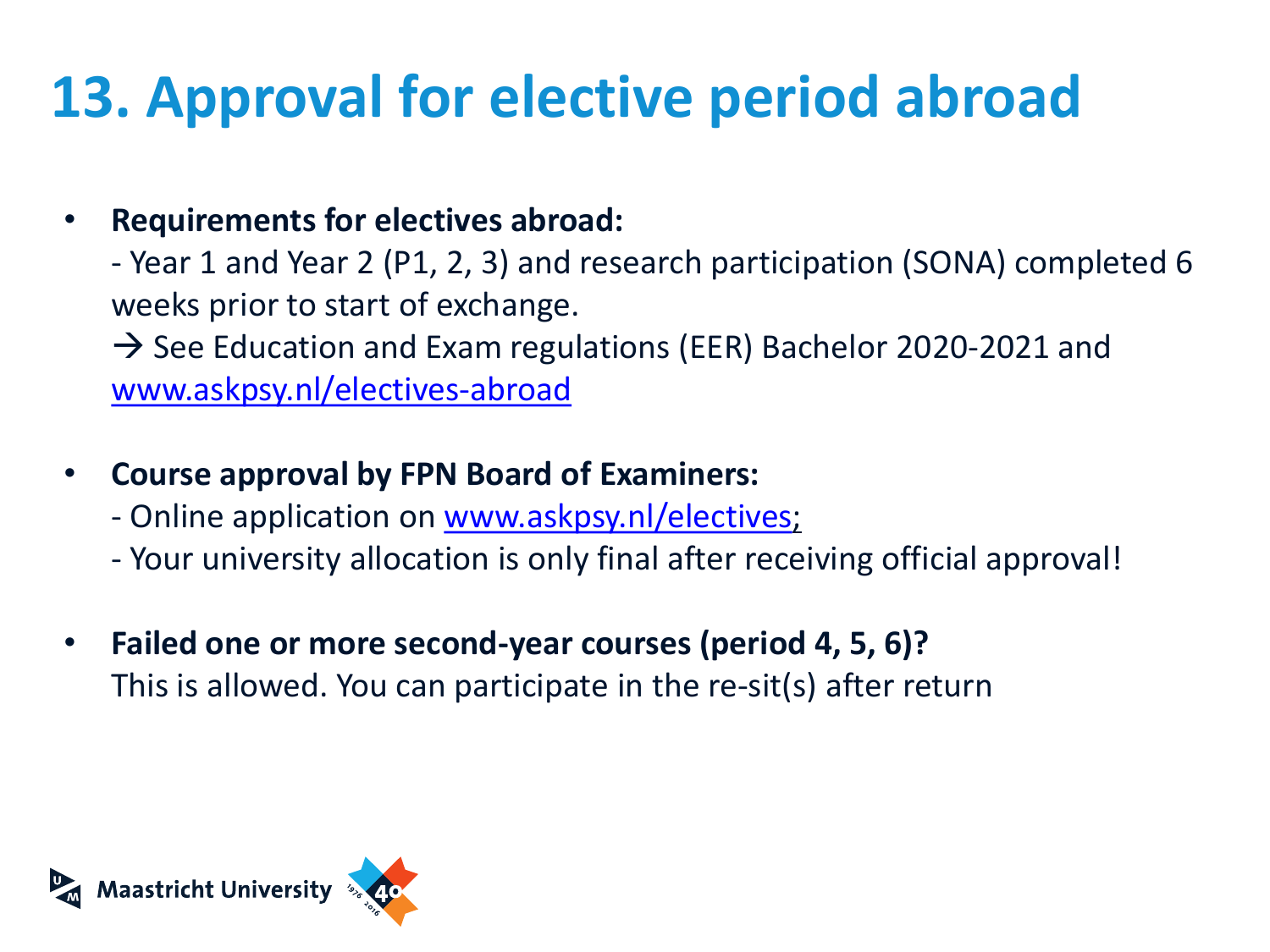### **14. FPN course requirements for electives abroad**

- **Available courses / courses chosen by former students** Refer to host university website, essays former exchange students, overview approved courses
- **FPN course requirements**
	- Minimum level of second-year Bachelor or higher;
	- Related to objectives of FPN Bachelor programme;
	- No overlap with mandatory courses of the FPN Bachelor programme; [electives must be approved by the Board of Examiners prior to exchange]

### • **Workload?**

24 ECTS in electives (or combined with MaRBLe, or practical internship)

• **Less than 24 ECTS?** Resit at host university or elective at FPN/UM in period 3. Not possible? Submit request for alternative to Board of Examiners.

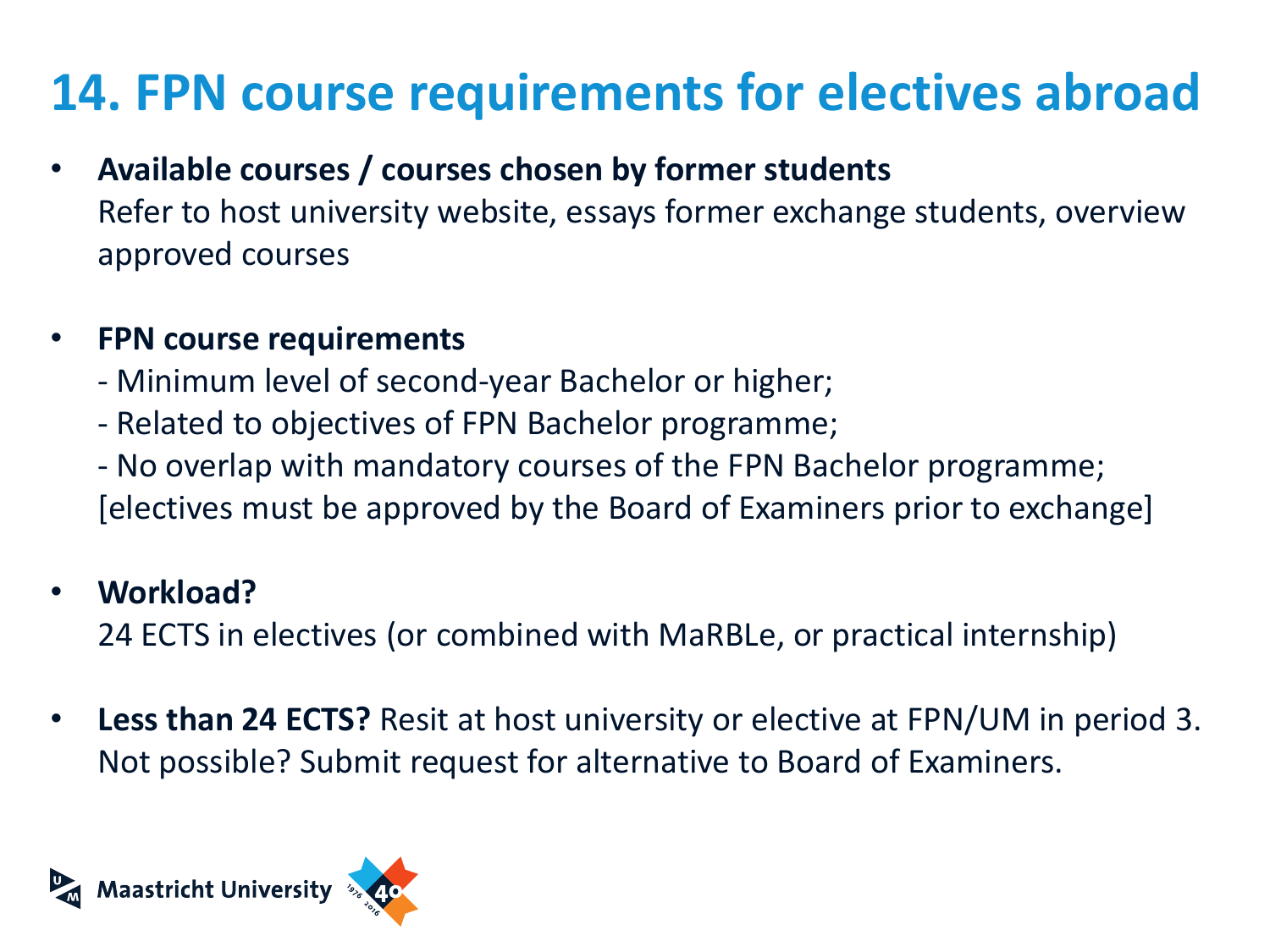### **15. Language preparation**

- **Recommended language proficiency level: B2 (CEFR)** IRO doesn't ask for language certificate. Your responsibility to have an adequate level. Host university may ask/require an official proof of language proficiency or TOEFL score at time of application. Check the partner university requirements on [www.askpsy.nl/iro/fpn-partner-universities](https://www.askpsy.nl/iro/fpn-partner-universities)
- **Language of instruction** Either language of host country, English or a mix (English + local language)
- **Language course** At UM language centre, host university/country or other language institute.
- **Erasmus+ Online Linguistic Support (OLS)**  Online language test + language course (free of charge) for EU exchanges. See [www.erasmusplusols.eu](http://www.erasmusplusols.eu/)

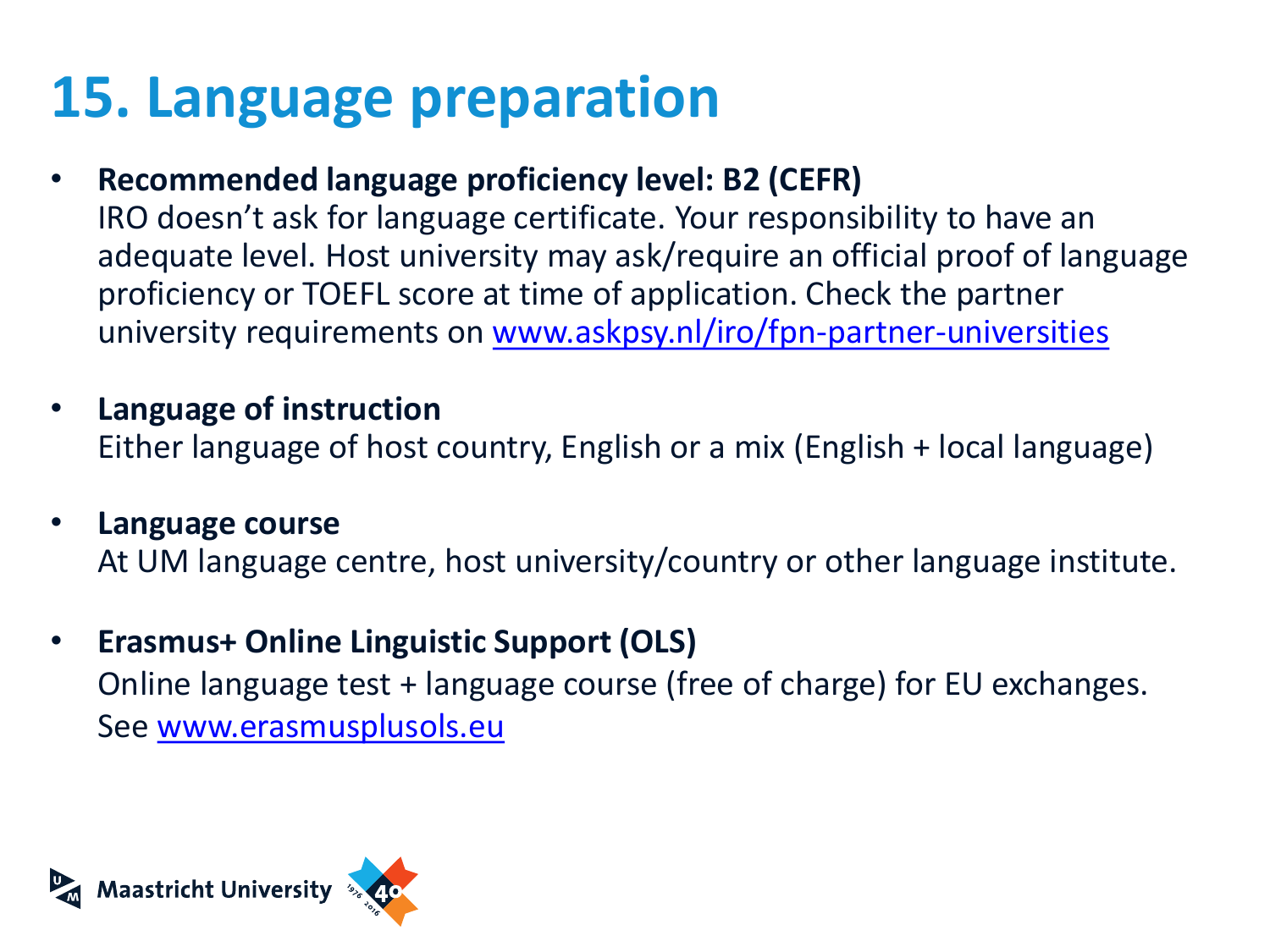### **16. Money matters**

#### • **Estimation of costs**

See university websites, essays of former exchange students and [www.wilweg.nl/landen/](http://www.wilweg.nl/landen/)

#### • **Tuition fee waiver**

Exchange takes place through a formal exchange agreement You are registered and pay tuition fees at UM; no (tuition) fees charged by host university. Some universities outside Europe charge small admin fees for issuing transcript, visa, pick-up service (e.g. Stellenbosch, Rio).

#### • **Student travel card (OV) compensation**

Get a compensation by temporarily submitting your travel card

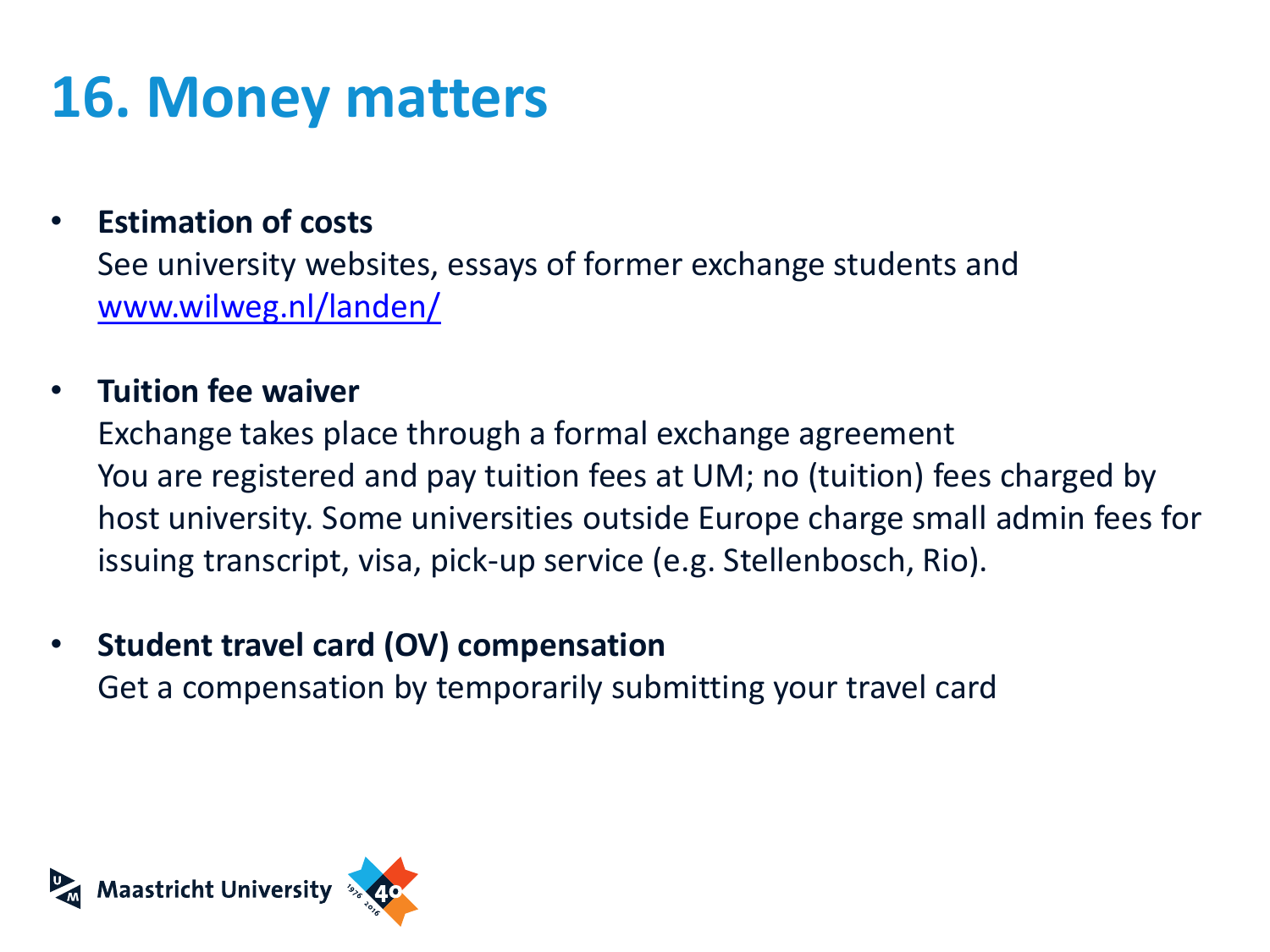# **17. Erasmus+ scholarships (through IRO)**

#### • **Erasmus+ scholarship**

For exchanges in Europe (Erasmus+ participating countries). Online application as of Spring 2022. Grant amount to be announced.  $[$ monthly amount Fall 2021: (€240-€360)]

- *Excl. UK and Switzerland (Swiss government provides alternative grants) - top-up for students with disadvantaged background / green travelling* - *In 2021/22 students whose E+ exchange is cancelled due to COVID-19, may receive a (partial) refund of costs incurred (E+ Force Majeure regulation): not decided if this applies to 2022/23*
- No FPN funding scheme for exchanges outside of Europe or UK
- Other options? Check [www.beursopener.nl](http://www.beursopener.nl/) www.european-funding[guide.eu, www.scholarshipportal.com.](http://www.european-funding-guide.eu/)

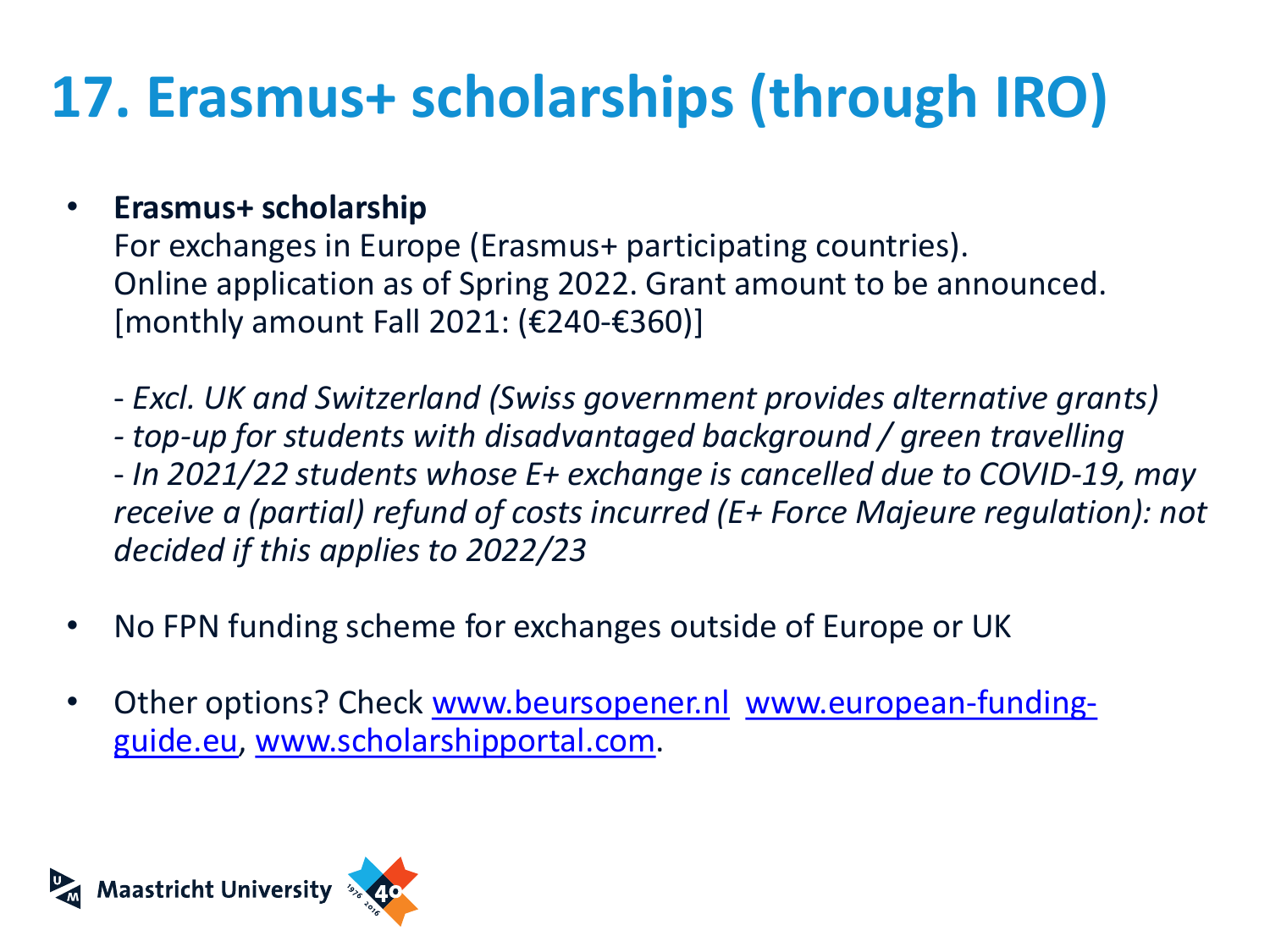### **18. More information?**

- **More information?**
	- [www.askpsy.nl/iro/electives-fall-2022](https://www.askpsy.nl/iro/electives-fall-2022)
	- [www.askpsy.nl/iro/fpn-partner-universities](http://www.askpsy.nl/iro/fpn-partner-universities) (university specific information, and essays and contact details former exchange students)
- **For updates on COVID-19 in relation to studying abroad:**
	- [UM COVID-19 page](https://www.maastrichtuniversity.nl/news/information-coronavirus-covid-19) and the [FPN COVID-19 page;](http://www.askpsy.nl/covid-19)
	- (COVID-19) website of host university;
	- UM and FPN News letters;
	- your UM email. We will inform you of any new developments should this impact your Fall 2022 exchange

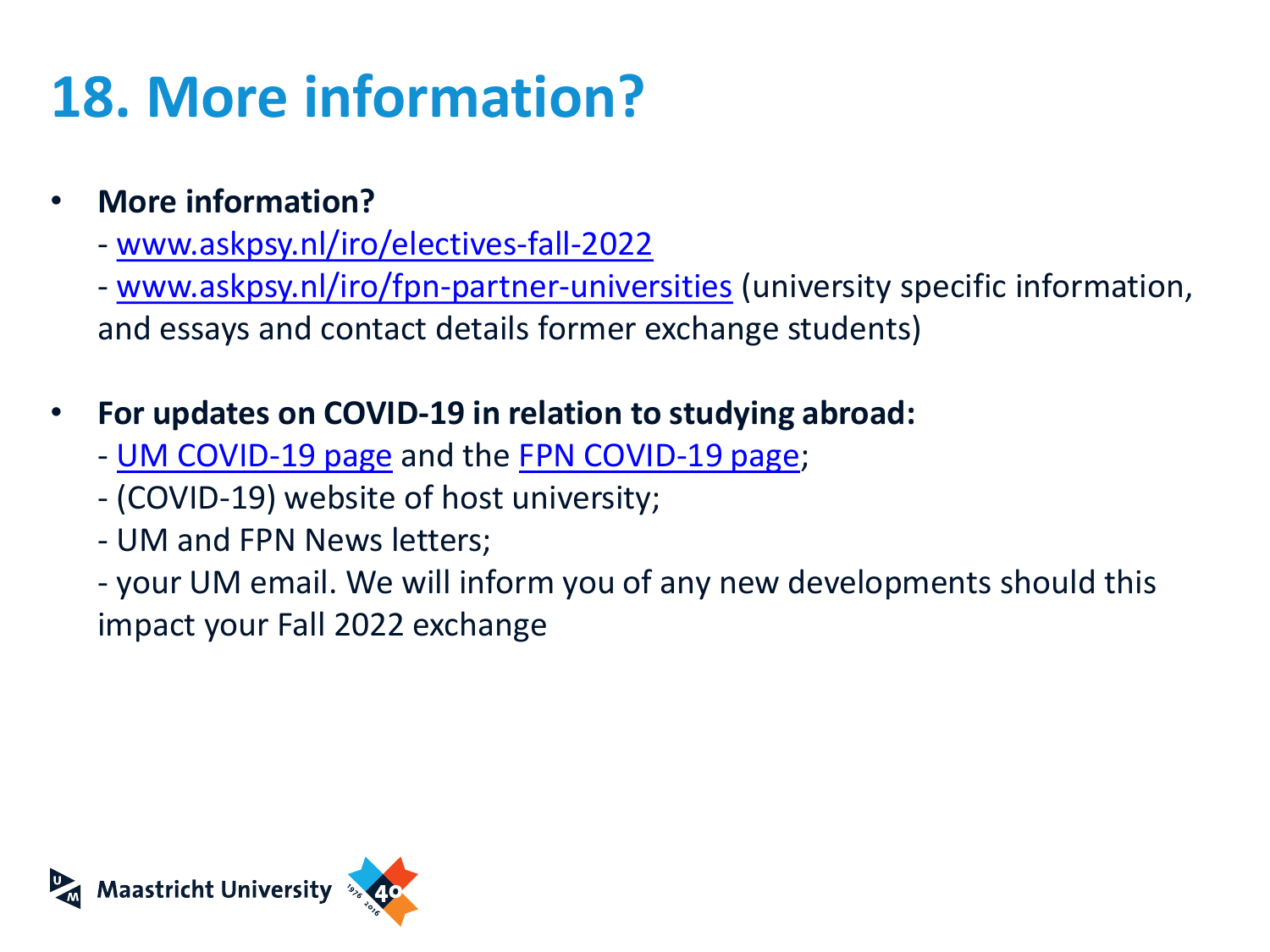

- **Questions?**
	- Submit your questions through [www.askpsy.nl/contact](http://www.askpsy.nl/contact);
	- Ask for online meeting. Tuesday/Thursday 10:30-11:30 hrs (extra timeslots during selection)

We're happy to assist!

• **Additional Q&A session on electives abroad (early January).** Update on UM COVID-19 policy, and to answer specific questions.

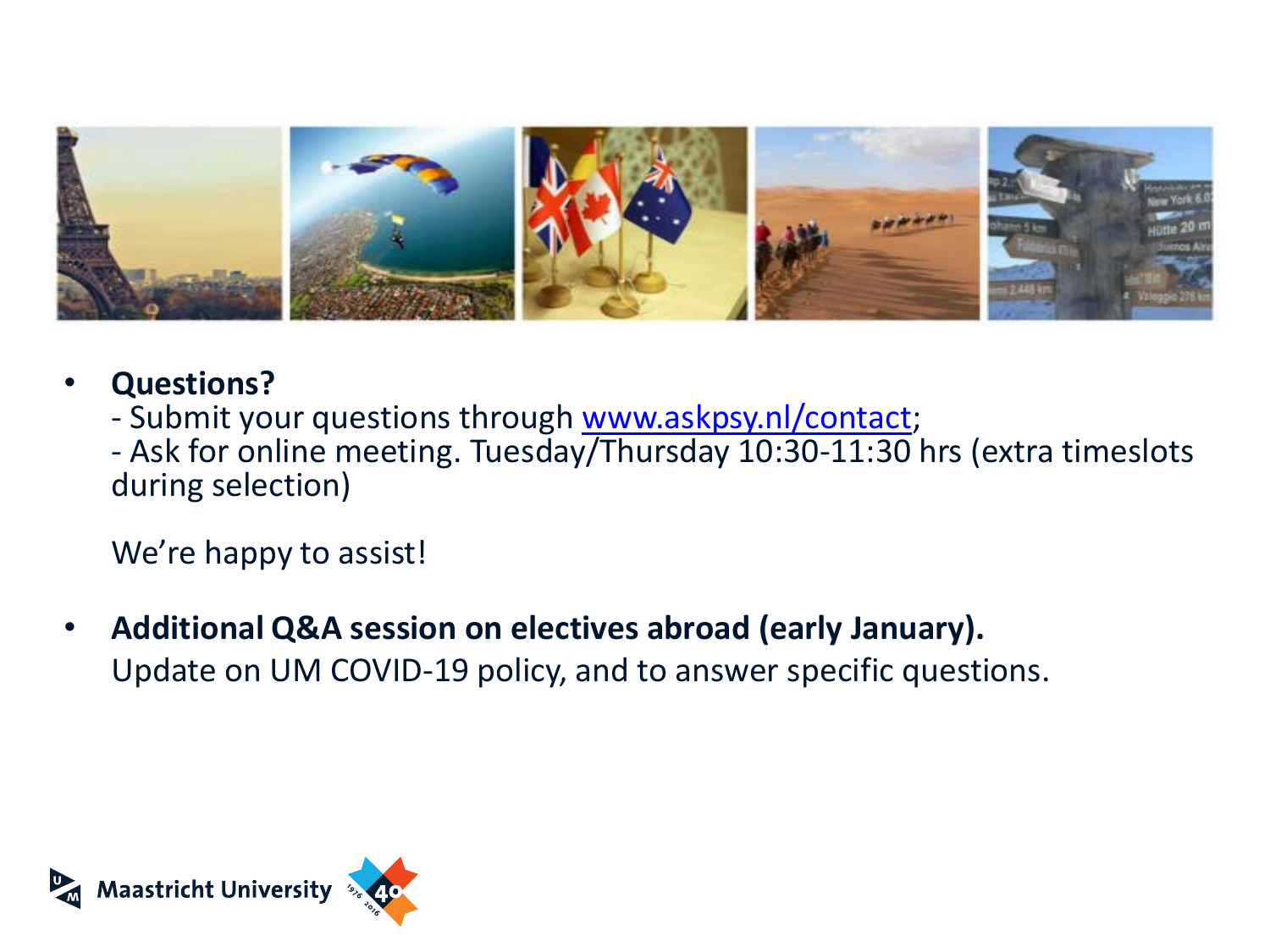# PSY3379 The Professional in Psychology: An Internship

Alicia Walkowiak



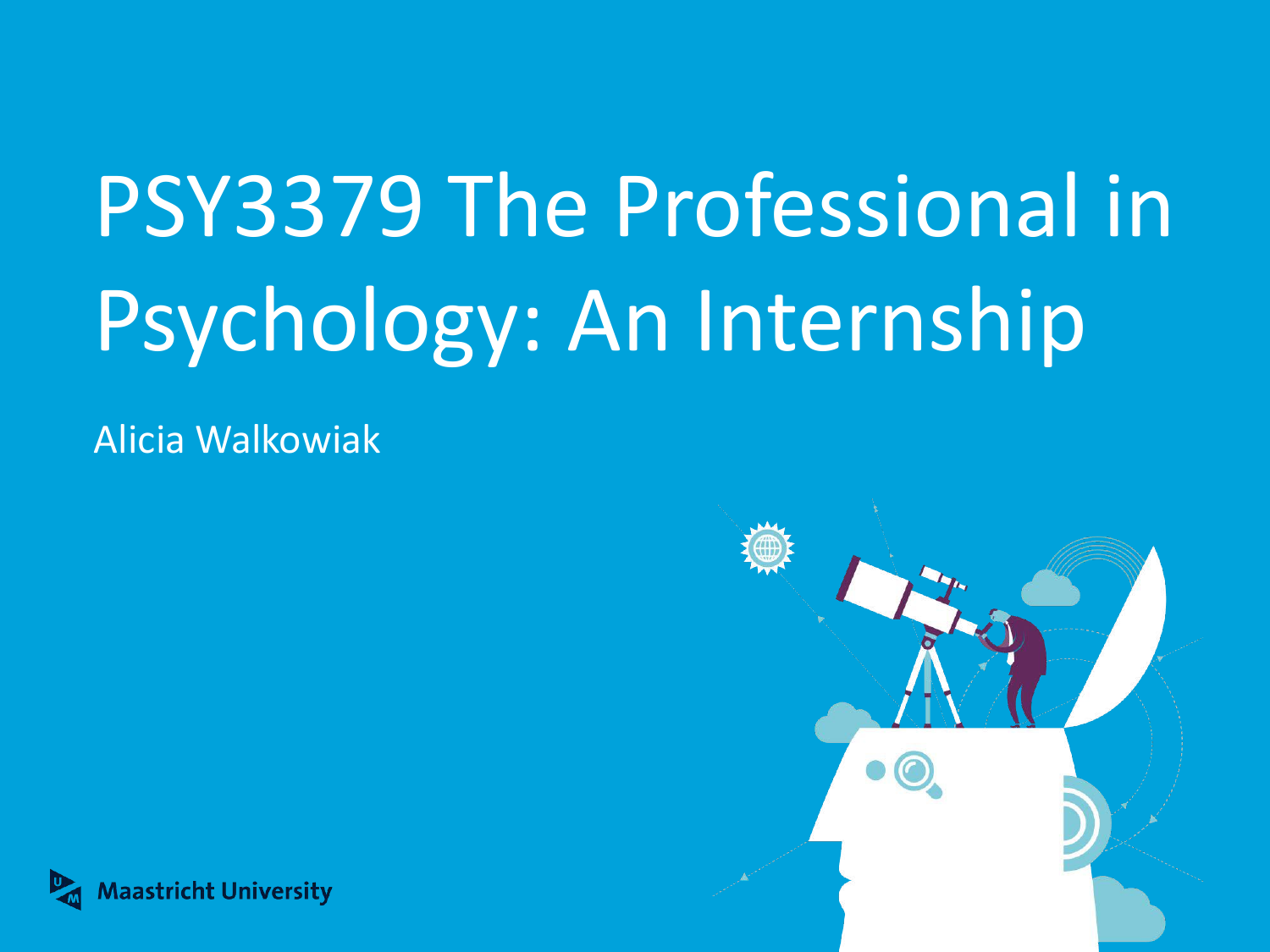### **Internship**

- Aim of the internship:
	- to facilitate you in developing knowledge, skills and abilities that are relevant for psychologist
	- $\rightarrow$  Employability
- Maximum 6 ECTS (= 168 hours)
- Period  $1 3$ 
	- Also during summer break
- Fulltime or parttime
- *Practical* internship, not *research*

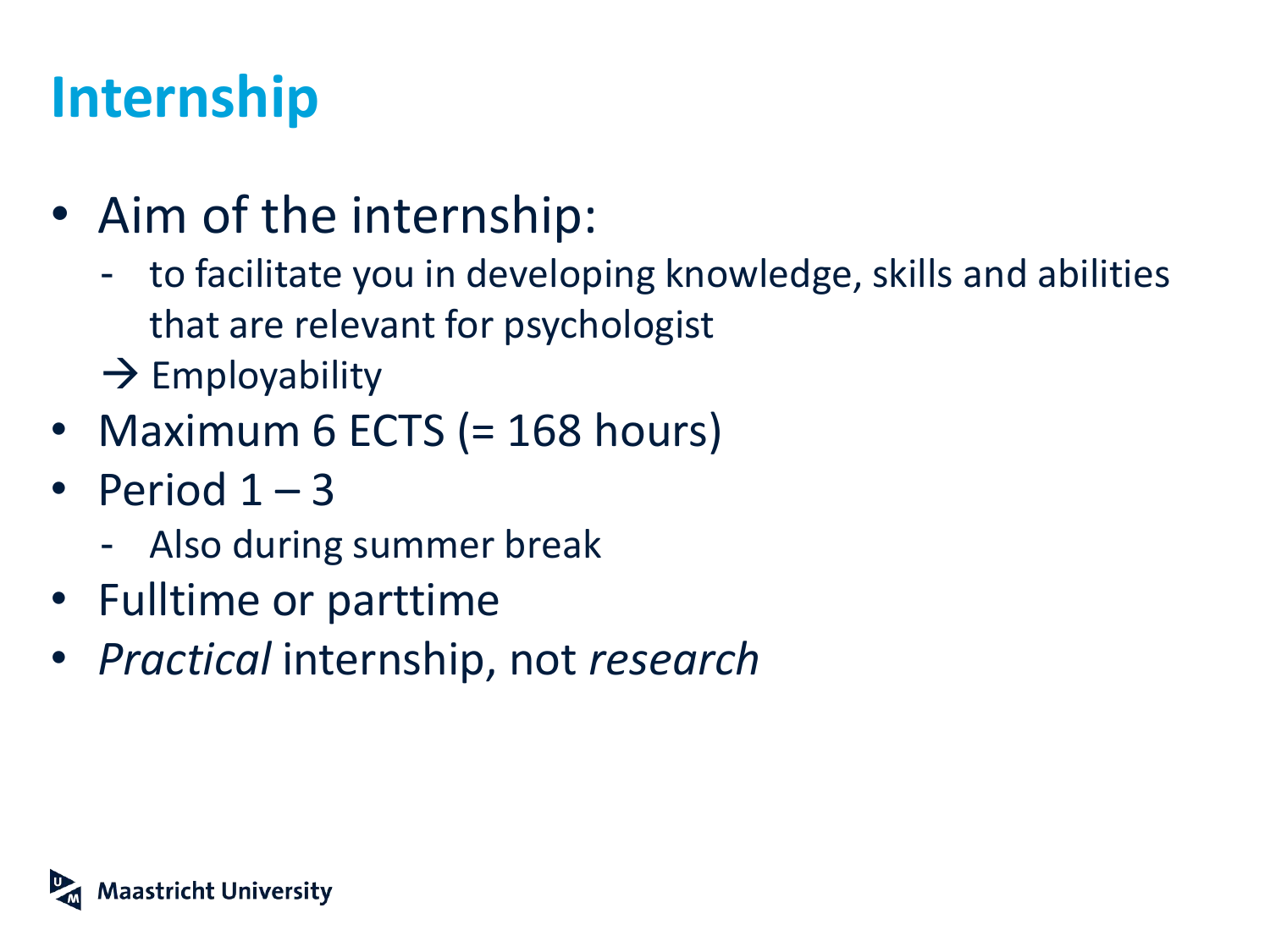# **Which company?**

- Find a company yourself
- Supervised by a psychologist
- Content of internship should be related to FPN bachelor program
	- Clinical psychology, forensic psychology, work & organizational psychology, etc
- Coordinator approves internships

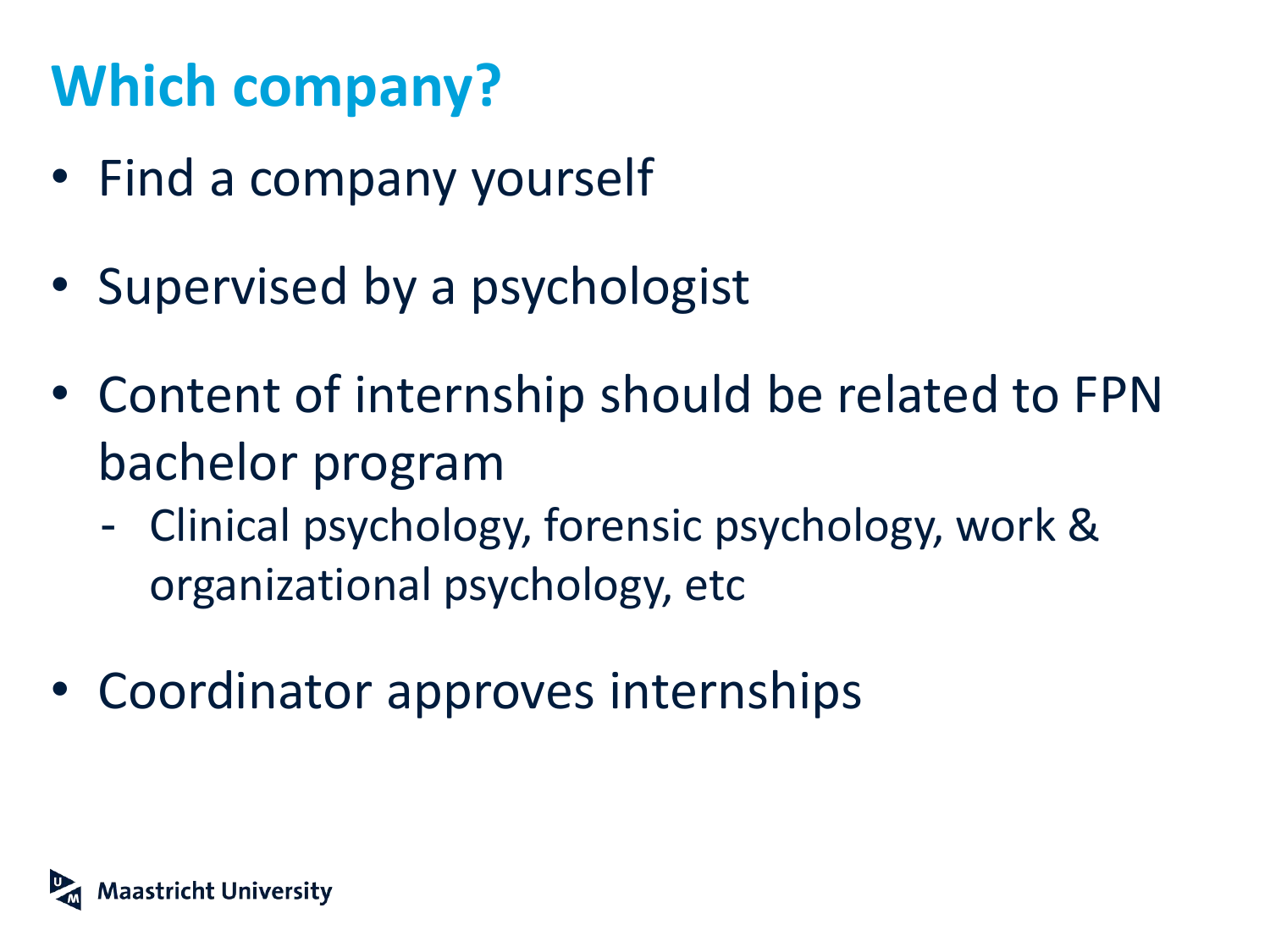# **Some examples…**

- Clinical Psychology
	- Child and Adolescent Psychosomatics
	- **Personality disorder treatment**
	- ADHD
	- Trauma
	- Animal assisted therapy
	- Addiction
	- Creative therapy
- Work & Organizational Psychology
	- HR Consultancy
	- Recruitment and selection
- Forensic Psychology
	- Police: analysis and investigation of threats; risk assessment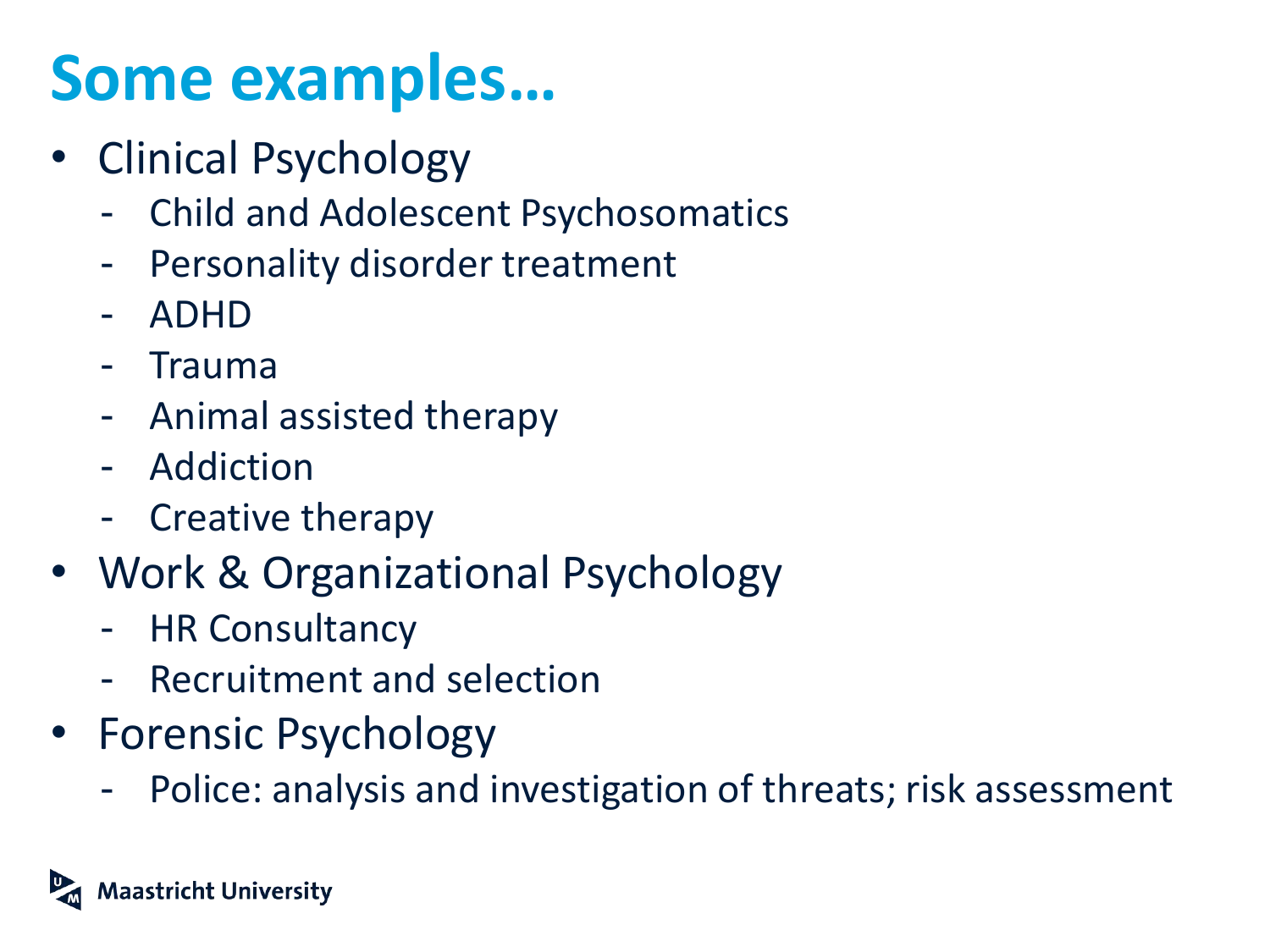### **Assessment**

- Before you start your internship:
	- Development plan
		- SMART learning goals
			- Communication, interventions, observing patients, writing skills, etc.
- During/After the internship:
	- Final report  $\rightarrow$  Final grade
		- Updated development plan
		- Activities during internship, related to learning goals
			- Describe scientific evidence for therapies, questionnaires, selection procedures, tools, etc.
		- Reflection and conclusion

aastricht University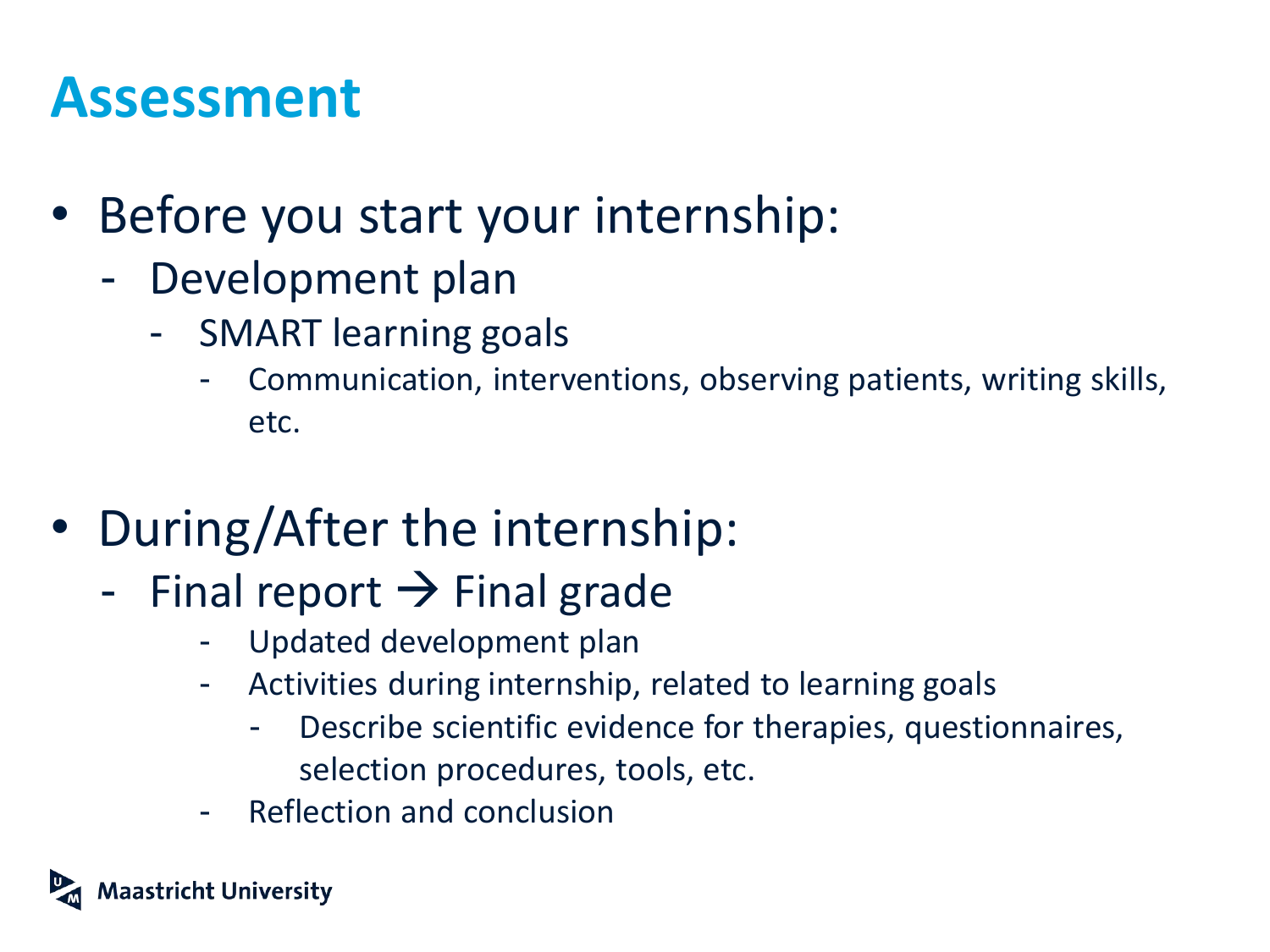### **How to proceed?**

- Find an internship
	- Use your own network, check websites of interesting organizations
- Send me an e-mail with the information about your internship
- Indicate this course (PSY3379) as one of your preferences for the electives

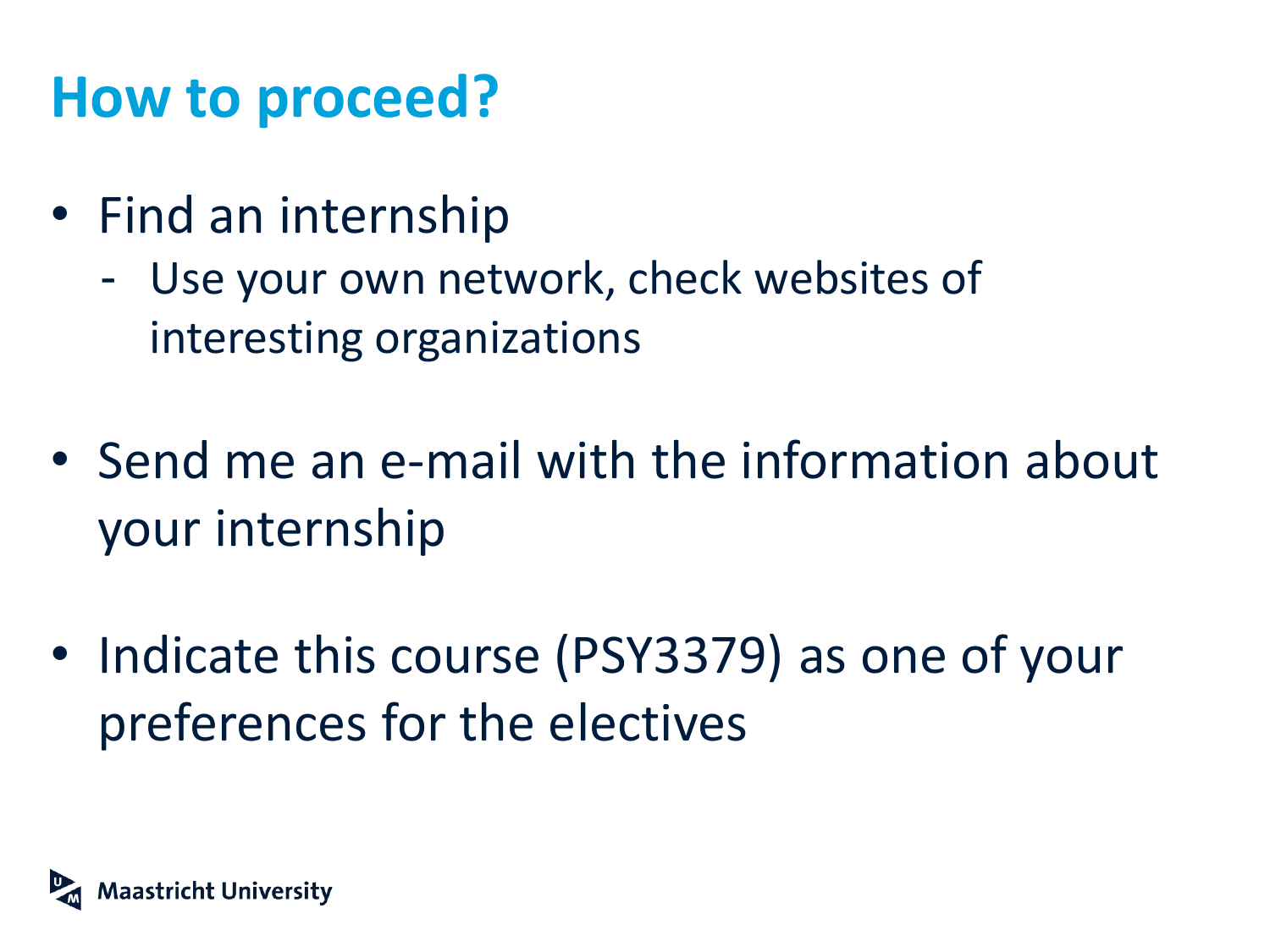### **Questions:**

### **alicia.walkowiak@maastrichtuniversity.nl**

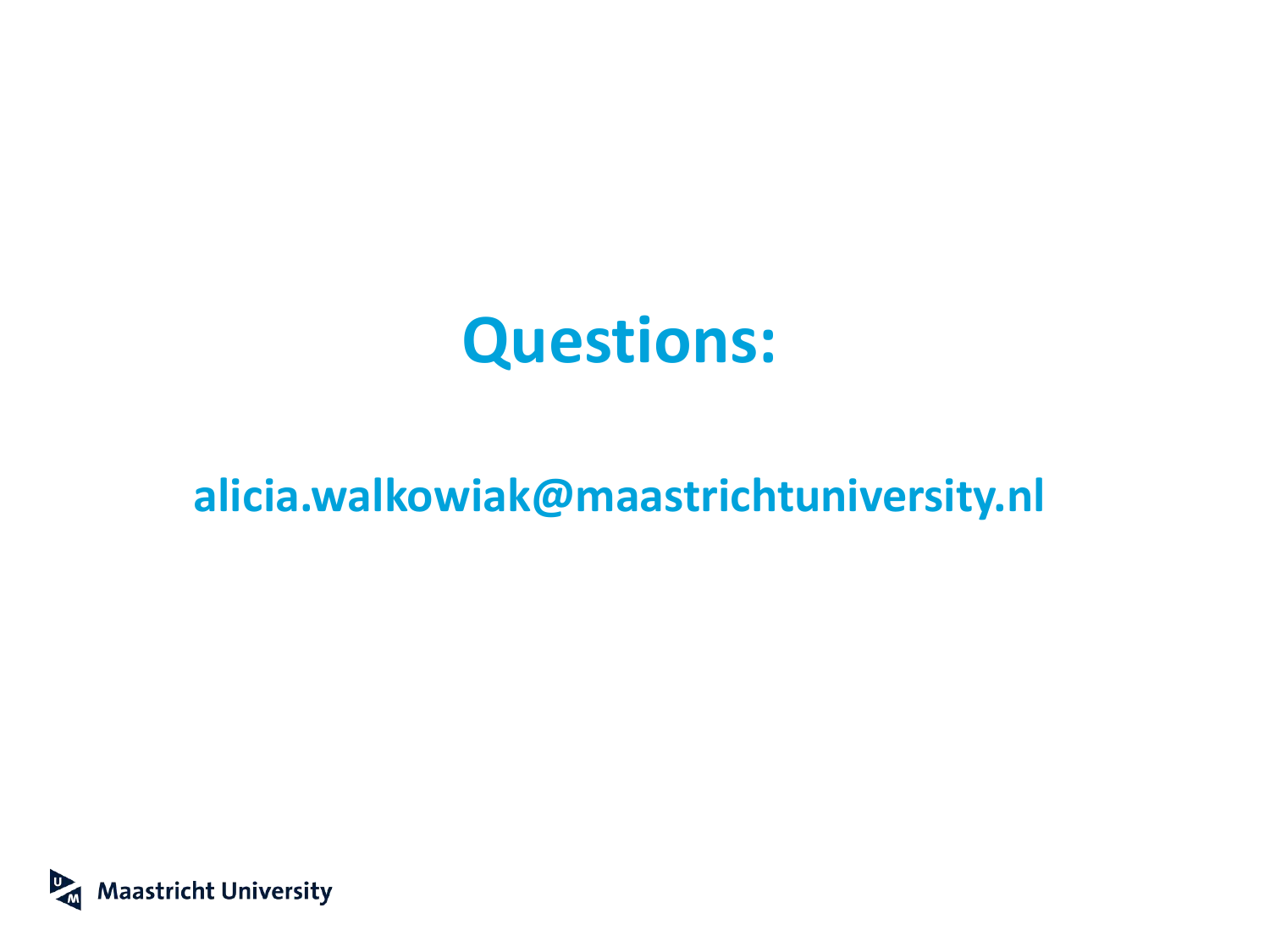



the mind is not a vessel to be filled, but a fire to be kindled

(Plutarch, 46–127 AD)

**Faculty of Psychology and Neuroscience**



**Faculty of Psychology and Neuroscience**



#### **Marble: tailor-made education**



Within the Marble framework, talented and motivated students are encouraged to gain further experience

in planning, conducting, analyzing and presenting research individually or in pairs.

Tailor-made Marble is a natural extension to the existing program which allows students to earn credits as part of their electives and write an empirical bachelor thesis on these findings.

**Faculty of Psychology and Neuroscience**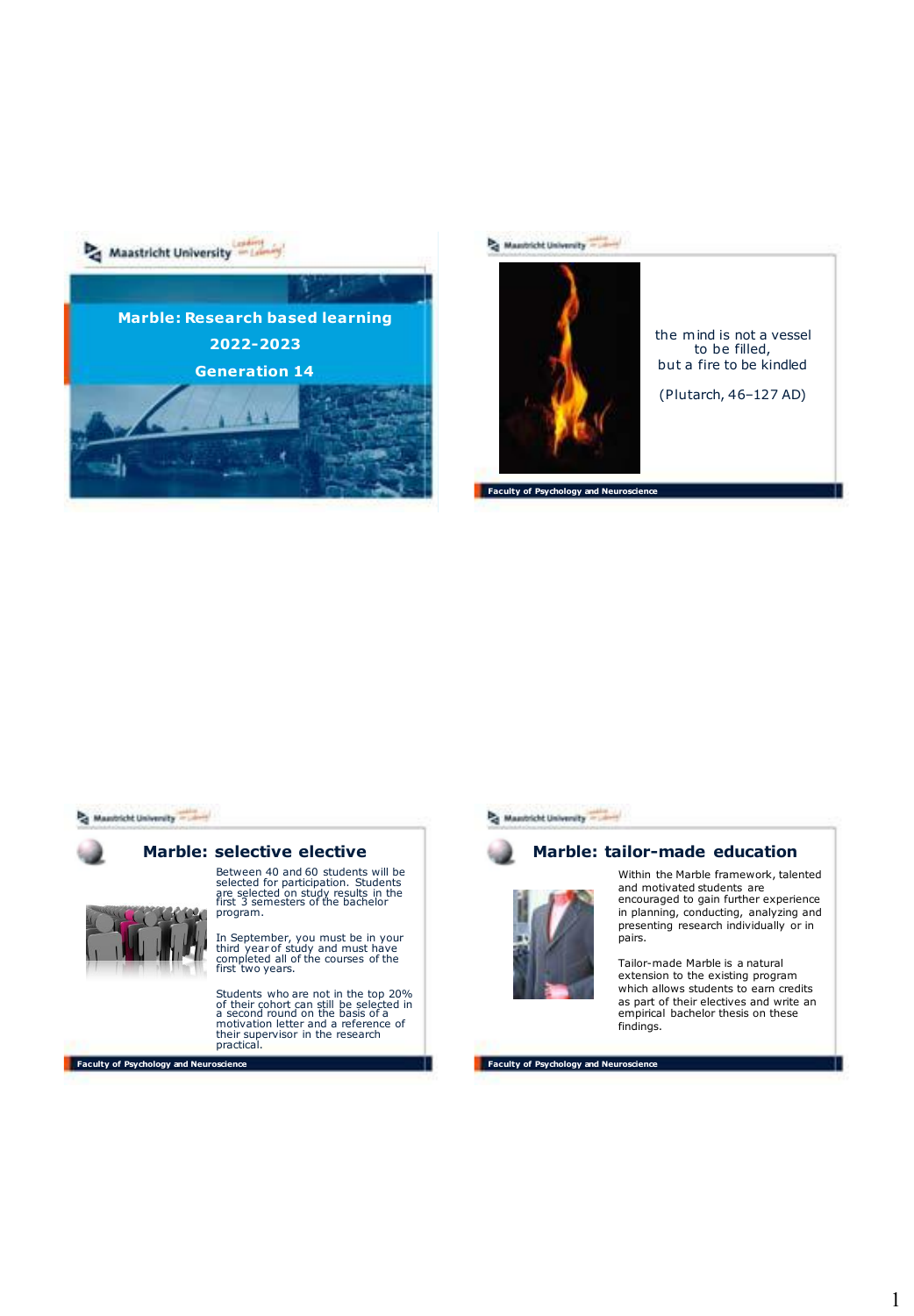#### Mantrick University



#### **Marble: abroad**



Students who want to spend some time<br>studying abroad doing research are also<br>invited to apply for a tailor made Marble<br>project abroad. In some cases, students can<br>be supervised by senior scientists who are<br>not a member of

#### **Faculty of Psychology and Neuroscience**

Mantrick University - 1999



**Faculty of Psychology and Neuroscience** 



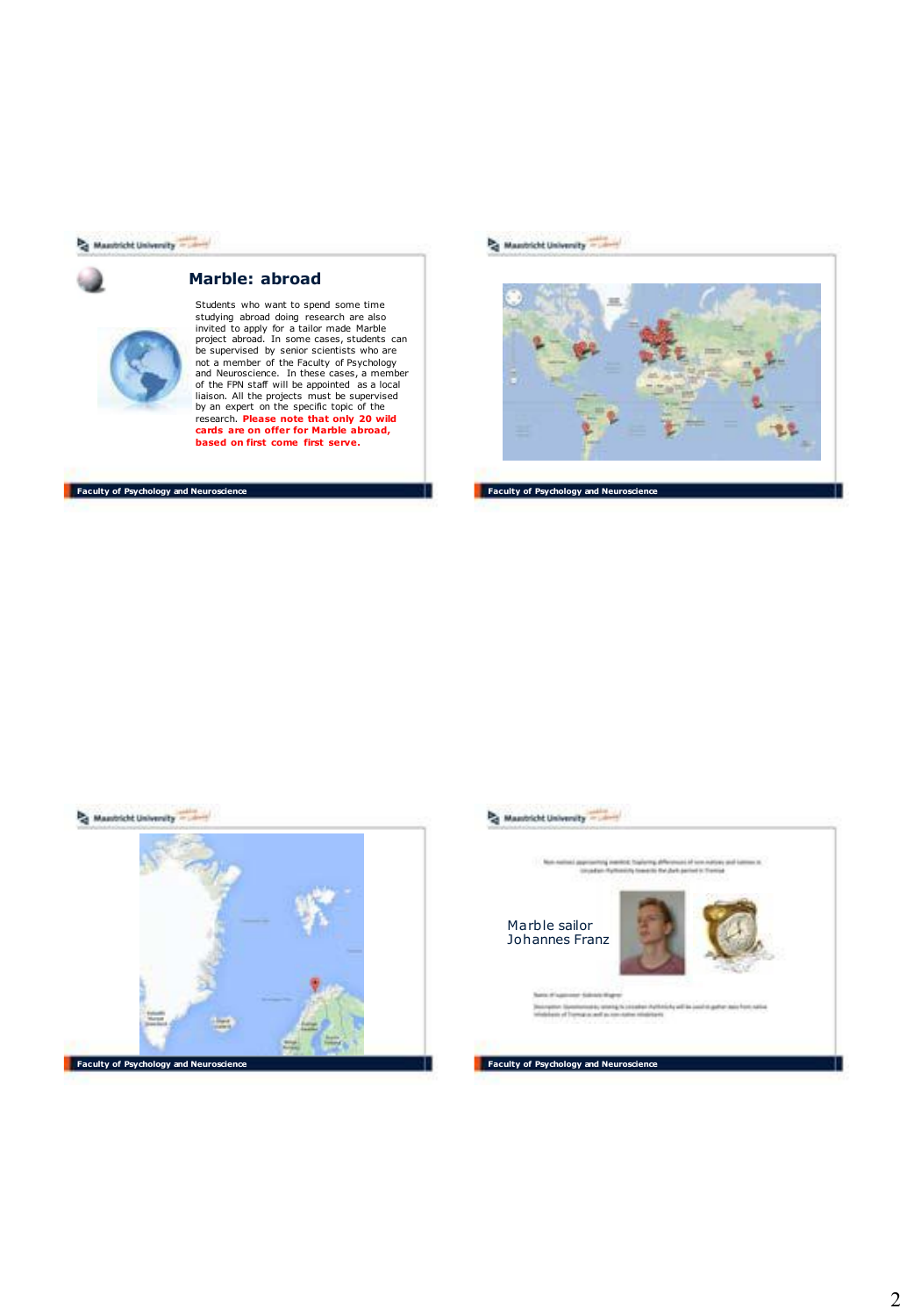Mantrick University - Lives

#### **Marble: research themes & topics**

tactile perceptual learning-eating behaviour-PBL-emotion recognition-insomnia-consciousness-mental number linemusic, emotion & film-fMRI-language-learning-false memories-TOM-religion-fantasy-depth perception-TMSsynesthesia-EEG-autism-attention-perceptual closure-male attitude-stigma-virtuality-IQ-change blindness-driving-culture & teams-framing McDonalds-face recognition-loneliness-agingmultimodal integration-eye and ear witnesses-mental imagery -implicit measures-psychopathology-fear of public speakingdecision making-mental-art-operation beautiful-leadershipgame theory-mindfulness-inhibition-drugs-taboo-polarisationpolitics-cognitive enhancement-pain-time perceptionmultitasking-new media-chances-**your dream topic?!**

**Faculty of Psychology and Neuroscien** 





Students are encouraged to also contact supervisors who are active in the research practical. The project coordinator, Arie van der Lugt, will also assist in m atching student research interests with those of the scientific staff.

**Faculty of Psychology and Neuro** 

#### A Manitche University - Lives